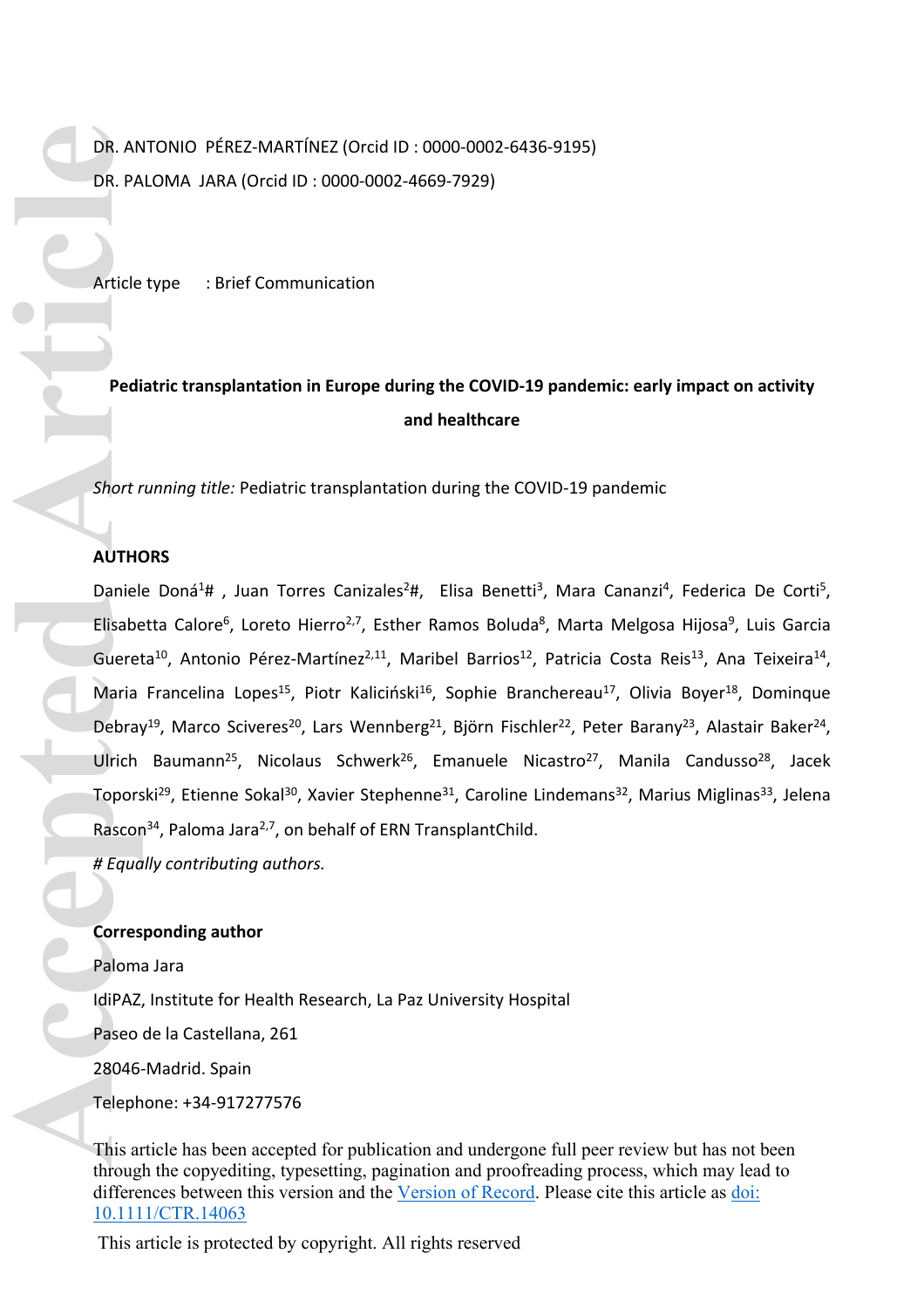E-mail: paloma.jara@transplantchild.eu

# **AFFILIATIONS**

- 1. Pediatric Infectious diseases, Department of Women's and Children's Health, University Hospital of Padova, Italy.
- 2. La Paz Institute of Biomedical Research, IdiPAZ, La Paz University Hospital, Madrid, Spain.
- 3. Pediatric Nephrology, Dialysis and Transplant Unit, Department of Women's and Children's Health, University Hospital of Padova, Italy.
- 4. Pediatric Gastroenterology, Digestive Endoscopy, Hepatology and Care of the Child with Liver Transplantation, Department of Women's and Children's Health, University Hospital of Padova, Italy. **AFFILLI** Pe<br>
1. Pe<br>
1. Pe<br>
1. Pe<br>
1. Pe<br>
4. Pe<br>
4. Pe<br>
5. Pe<br>
5. Pe<br>
5. Pe<br>
8. Pe<br>
10. Pe<br>
10. Pe<br>
10. Pe<br>
10. Pe<br>
11. Pe<br>
12. Pe<br>
14. De<br>
14. De<br>
14. Pe<br>
14. Pe<br>
14. Pe<br>
16. De<br>
14. Pe<br>
14. Pe<br>
14. Pe<br>
16. De<br>
14. Pe<br>
14
	- 5. Pediatric Surgery, Department of Women's and Children's Health, University Hospital of Padova, Italy.
	- 6. Pediatric Hematology, Oncology and Stem Cell Transplant Division, Department of Women's and Children's Health, University Hospital of Padova, Italy.
	- 7. Pediatric Hepatology Department, La Paz University Hospital, Madrid, Spain.
	- 8. Pediatric Gastroenterology Intestinal Rehabilitation Unit, La Paz University Hospital, Madrid, Spain
	- 9. Pediatric Nephrology Deparment, La Paz University Hospital, Madrid, Spain.
	- 10. Pediatric Cardiology Department, La Paz University Hospital, Madrid, Spain.
	- 11. Pediatric Hemato-Oncology Department, La Paz University Hospital, Madrid, Spain.
	- 12. Pediatric Pneumology Department, La Paz University Hospital, Madrid, Spain.
	- 13. Pediatric Nephrology and Kidney Transplantation Unit, Pediatrics Department, Hospital de Santa Maria, Faculdade de Medicina, Universidade de Lisboa, Lisbon, Portugal.
	- 14. Department of Pediatric Nephrology, Pediatric Service, Centro Materno Infantil do Norte, Centro Hospitalar do Porto, Porto, Portugal.
	- 15. Department of Pediatric Surgery, Centro Hospitalar e Universitário de Coimbra, Portugal.
	- 16. Department of Pediatric Surgery and Organ Transplantation, Children's Memorial Health Institute, Warsaw, Poland.
	- 17. Pediatric Surgery Department, Hospital du Kremlin Bicêtre, France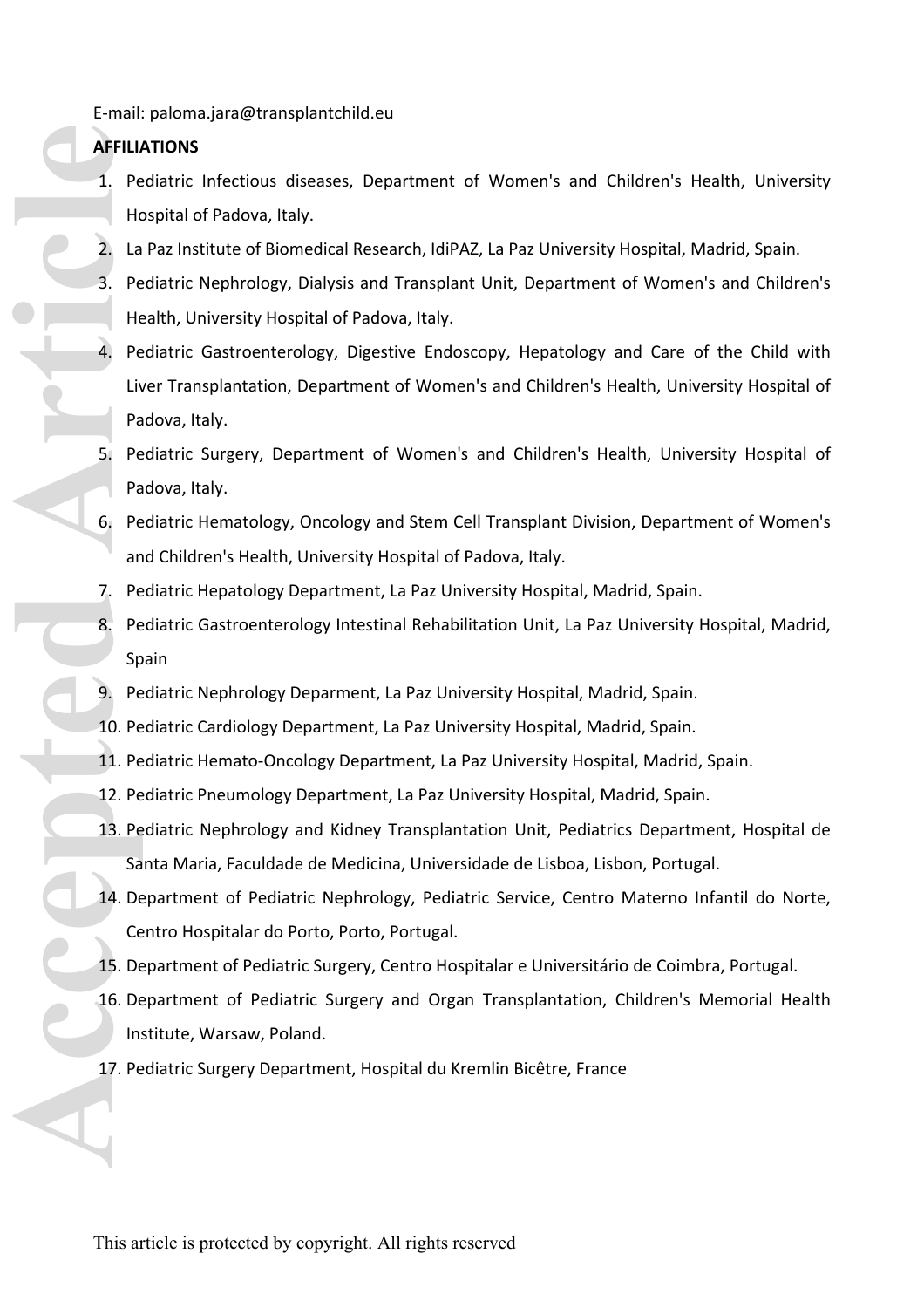- 18. Service of Pediatric Nephrology, Hôpital Necker-Enfants Malades, AP-HP, Université de Paris Descartes, Paris, France.
- 19. Pediatric Hepatology Unit, reference center for Biliary Atresia and Genetic cholestasis, Hôpital Necker-Enfants Malades, AP-HP, Université Paris Centre, Paris, France.
- 20. Pediatric Hepatology and Liver Transplantation, ISMETT UPMC Palermo, Palermo, Italy
- 21. Department of Transplantation Surgery, Karolinska University Hospital, Stockholm, Sweden.
- 22. Department of Pediatric Hepatology, Karolinska University Hospital, CLINTEC, Karolinska Institutet, Stockholm, Sweden.
- 23. Department of Pediatric Nephrology, Karolinska University Hospital, Stockholm, Sweden.
- 24. Pediatric Liver, Gastrointestinal and Nutrition Centre, King's College London School of Medicine at King's College Hospital, Denmark Hill, London, UK.
- 25. Division of Pediatric Gastroenterology and Hepatology, Children's Hospital, Hannover Medical School, Hannover, Germany.
- 26. Clinic for Pediatric Pneumology, Allergology, and Neonatology, Hannover Medical School, Hannover, Germany.
- 27. Centre for Pediatric Hepatology, Gastroenterology and Transplantation, Hospital Papa Giovanni XXIII, Bergamo, Italy
- 28. Department of Hepatology and Gastroenterology, Bambino Gesù Children Hospital, Rome, Italy.
- 29. Section of Pediatric Oncology/Hematology, Department of Pediatrics, Skåne University Hospital, Lund, Sweden.
- 30. Laboratoire d'Hépatologie Pédiatrique et Thérapie Cellulaire, Unité PEDI, Institut de Recherche Expérimentale et Clinique, Université catholique de Louvain (UCLouvain), Brussels, Belgium. De 19. Pe Hide 20. Pe Hide 20. Pe 21. De 22. De 21. De 22. De 21. De 22. De 22. De 22. De 22. De 23. De 24. Pe M<br>23. De 24. Pe M<br>25. Di M<br>26. Cli Hide 27. Ce Gi De Ita<br>29. Se Hide 29. Se Hide 29. Se Hide 29. Se Hide 29. Se
	- 31. Service de gastroentérologie et hépatologie pédiatrique, Département de Pédiatrie, Cliniques Universitaires Saint-Luc, Université catholique de Louvain (UCLouvain), Brussels, Belgium
	- 32. Pediatric Blood and Marrow Transplantation Program, Prinsesmaxima centrum, Utrecht, **Netherlands**
	- 33. Faculty of Medicine, Nephrology Center, Vilnius University, Vilnius, Lithuania.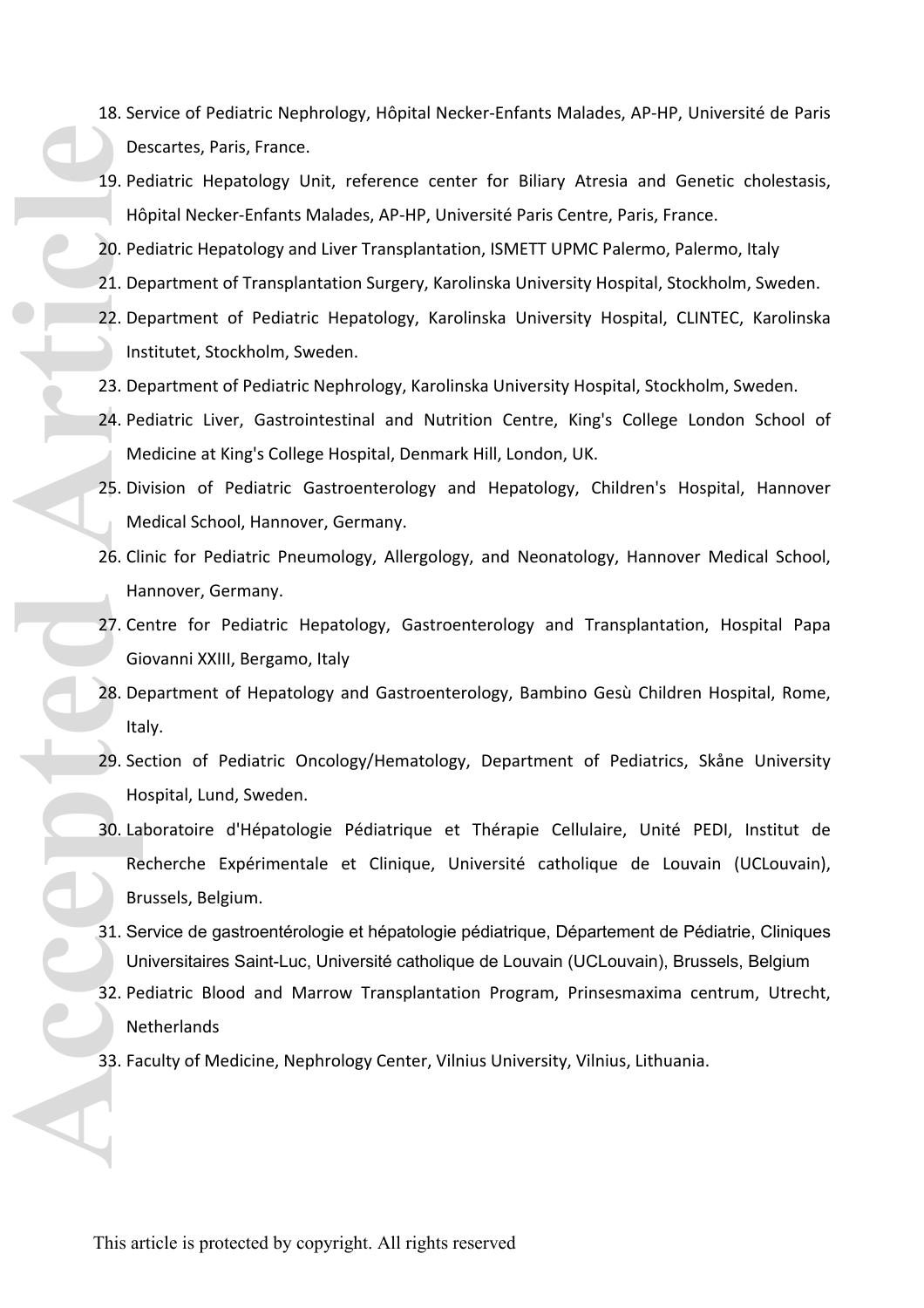34. Centre for Pediatric Oncology and Haematology, Children's Hospital, Vilnius University Hospital, Vilnius, Lithuania.

# **ABSTRACT**

The current pandemic SARS-CoV-2 virus has required an unusual allocation of resources that can negatively impact of chronically ill patients and high-complexity procedures. Across the European reference network on pediatric transplantation (ERN-TransplantChild) we conducted a survey to investigate the impact of the COVID-19 outbreak on pediatric transplant activity and healthcare practices in both solid organ transplantation (SOT) and hematopoietic stem cell (HSCT) transplantation. The replies of 30 professionals from 18 centers in Europe were collected. Twelve of 18 centers (67%) showed a reduction in their usual transplant activity. Additionally, outpatient visits have been modified, restricted to selected ones and to the use of telemedicine tools has increased. Additionally, a total of 14 COVID-19 pediatric transplanted patients were identified at the time of the survey, including eight transplant recipients and six candidates for transplantation. Only two moderate-severe cases were reported, both in HSCT setting. These survey results demonstrate the limitations in healthcare resources for pediatric transplantation patients during early stages of this pandemic. COVID-19 disease is a major worldwide challenge for the field of pediatric transplantation, where there will be a need for systematic data collection, encouraging regular discussions to address the long-term consequences for pediatric transplantation candidates, recipients and their families. He cu<br> **ABSTR**<br>
The cu<br>
negative reference investical reference investical practic transp<br>
of 18 c<br>
visits he increase the till transp<br>
survey<br>
patiem for the collect<br>
transp<br> *Key M*<br>
transp<br>
childre<br> *Abbrev* ID<br>
ERN: E<br>

*Key Words:* pediatric transplantation, solid organ transplantation, hematopoietic stem cell transplantation, SARS-CoV-2, coronavirus disease 2019, COVID-19, post-transplant management, children, young and adolescents.

#### *Abbreviations:*

COVID-19: Coronavirus disease 2019 ERN: European reference networks EU: European Union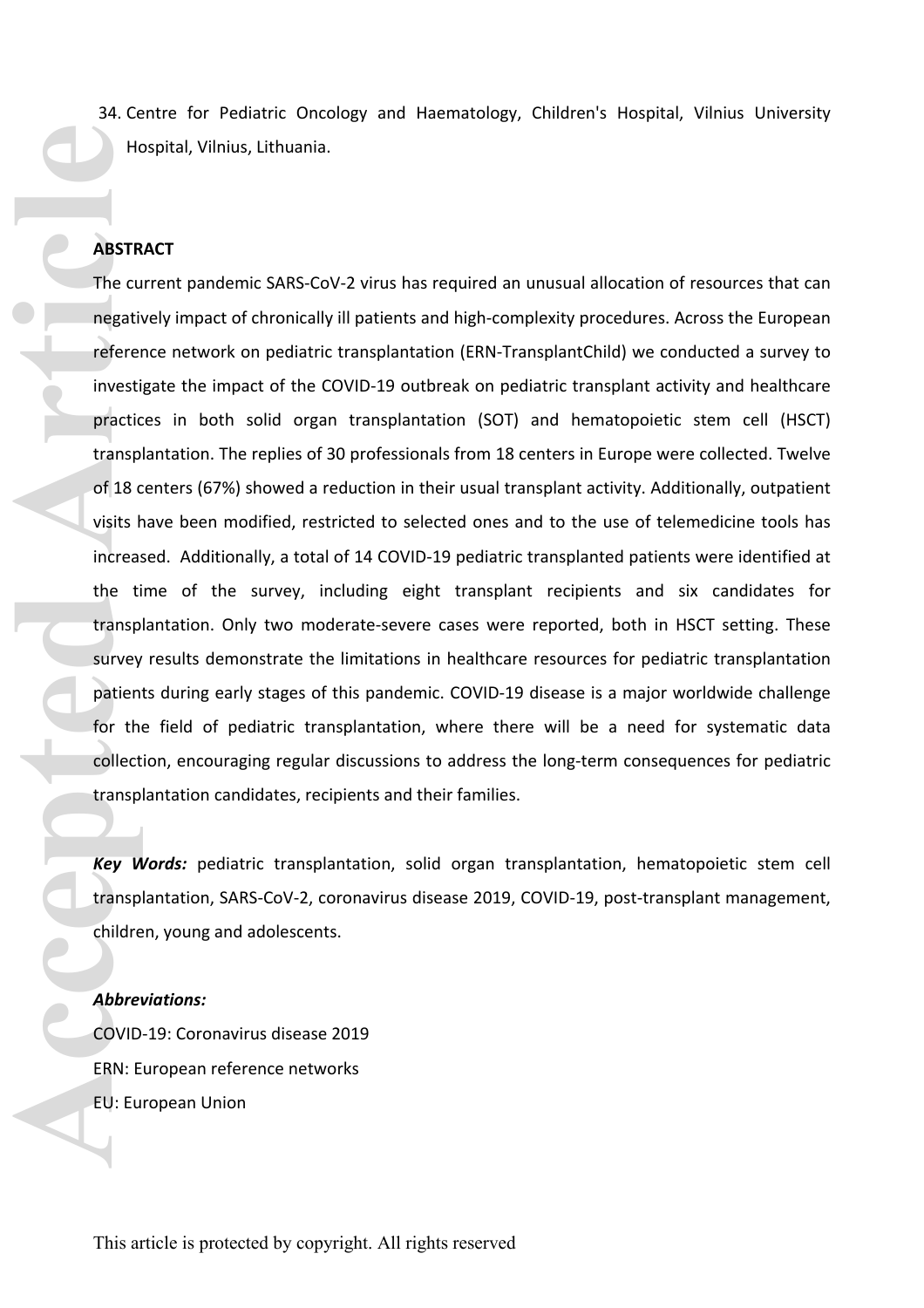HSCT: hematopoietic stem cell transplant ICU: intensive care unit SOT: solid organ transplantation WHO: World Health Organization

# **INTRODUCTION**

The global outbreak of the new coronavirus SARS-CoV-2 infection is responsible for the current pandemic of systemic disease, mainly characterized by respiratory distress, known as coronavirus disease 2019 (COVID-19)<sup>1</sup>, declared by the World Health Organization (WHO) as an emerging disease of international interest. According to WHO data<sup>2</sup>, a total of 5.307.258 COVID-19 cases and 342.069 deaths have been reported globally on 25 of May 2020 (0:00 a.m. CET), of whom, 1.356.603 cases and 160.610 deaths were registered in Europe<sup>3</sup>.

Although global data are not yet available, published studies suggest that children (0-17 years old) correspond to less of than 5% of the total number of patients affected by COVID-19 and that children seem to have a less severe disease in comparison to adults<sup>4,5</sup>. Indeed, although severe outcomes (including deaths) have been reported in the pediatric population<sup>6</sup>, relatively fewer children with COVID-19 require hospitalization or admission to the intensive care unit  $(ICU)^7$ . Those children with multiple co-morbidities are distinctively at a higher risk for severe illness. However, information on specific risk factors, forms of presentation and prognosis of COVID-19 in pediatric transplantation patients is scarce. **Accession 2018**<br> **Access 1999**<br> **Article**<br> **Article**<br> **Article**<br> **Article**<br> **Article**<br> **Article**<br> **Article**<br> **Article**<br> **Article**<br> **Article**<br> **Article**<br> **Article**<br> **Article**<br> **Article**<br> **Article**<br> **Example 11**<br> **Article**<br>

The emergence of COVID-19 has had a profound impact in transplantation worldwide, not only with respect to issues around donors or recipients, but also healthcare resources utilization as the magnitude of COVID-19 cases in certain regions exceeds the available capacity of the health system<sup>8</sup>. At this early stage in the pandemic very little information is available regarding the risk and burden of COVID-19 in pediatric transplant recipients as well as direction regarding protocols to be applied in this special population<sup>9,10</sup> Dealing with this situation, several interventions aligned with international recommendations $11-13$  have been implemented in pediatric transplant centers. These include the application of protocols made for adult transplant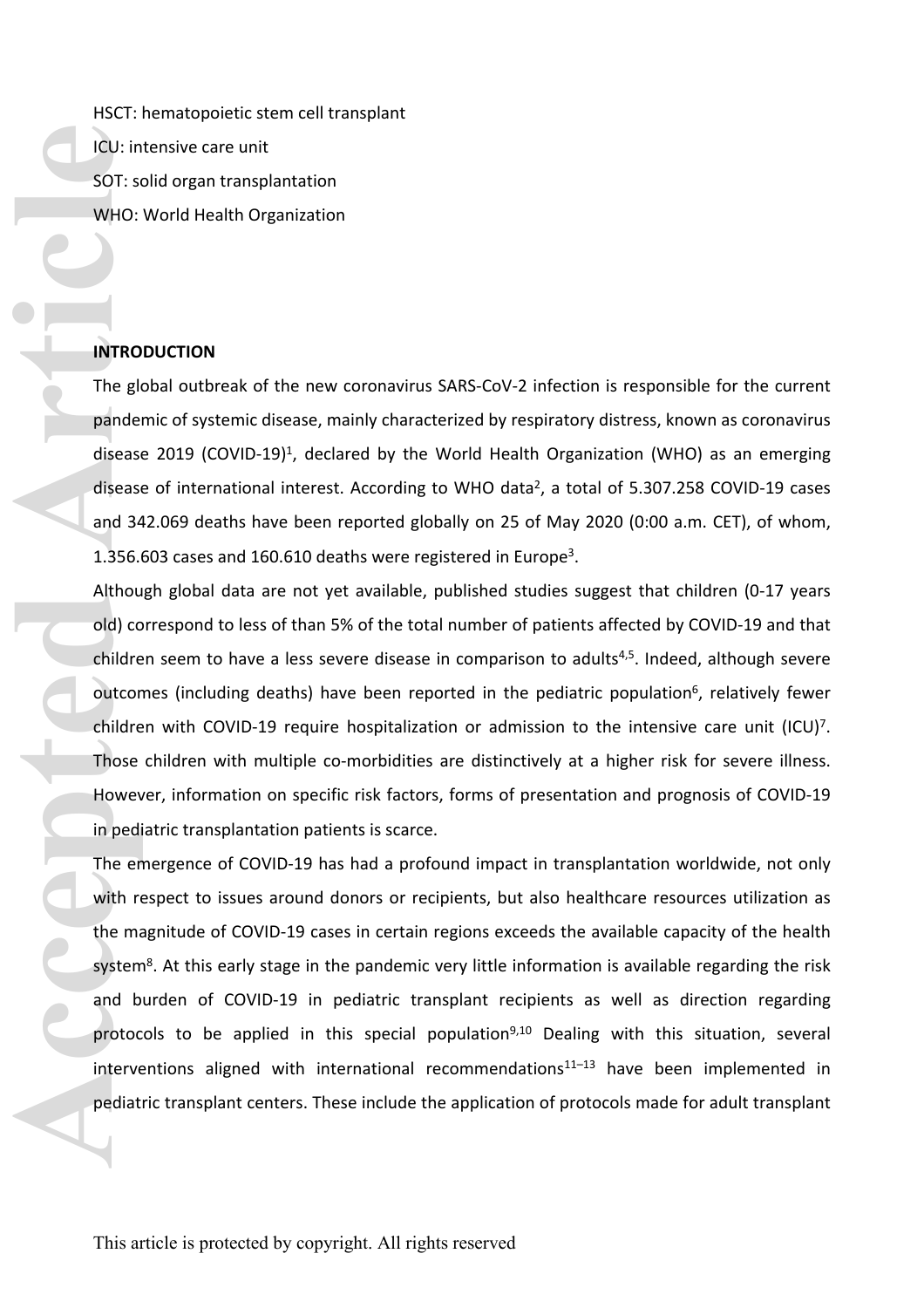recipients<sup>14,15</sup> and the local adaptations of international guidelines<sup>16-19</sup> for the diagnosis, prevention and management of SARS-CoV-2 infection.

The aim of this study was to perform a multi-center comparative analysis among the members of the European Reference Network on Pediatric Transplantation (ERN-TransplantChild) to evaluate the impact of the COVID-19 outbreak on pediatric transplant activity, standard of care for patients in the transplant program, as well as gauging the current approach to patients on the waiting list and transplant recipients diagnosed with COVID-19.

# **Methods**

ERN members of the University Hospital of Padova (Italy) in collaboration with the ERN-TransplantChild coordination team from Hospital Universitario La Paz (Madrid, Spain), prepared a survey for the other ERN-TransplantChild members in order to evaluate the impact of the COVID-19 outbreak on pediatric transplantation across Europe.

Professionals from all transplant programs, both hematopoietic stem cell transplantation (HSCT) and solid organ transplantation (SOT), including kidney, lung, heart, pancreas, intestine, multivisceral or multi-organic, of the all 18 centers members of ERN TransplantChild distributed in 11 EU countries were invited to participate. The survey included relevant questions to: i) assess pediatric transplantation activity, including living-donation issues; ii) identify the protocols adopted to prevent and manage SARS-CoV-2 infection at the hospital level; iii) evaluate the impact of these practices on the healthcare of transplanted children; and iv), describe the management of confirmed COVID-19 cases among the special population of pediatric transplant recipients and candidates. The complete questionnaire is available online ([https://ec.europa.eu/eusurvey/runner/TransplantChild\\_COVID19](https://ec.europa.eu/eusurvey/runner/TransplantChild_COVID19)). **Prever<br>
The air<br>
the Eu<br>
the im<br>
patien<br>
waiting<br>
Metho<br>
ERN n<br>
Transp<br>
survey<br>
19 out<br>
Profes.<br>
and s[c](https://qap.ecdc.europa.eu/public/extensions/COVID-19/COVID-19.html)<br>
viscera<br>
EU cou<br>
Profes.<br>
and sc<br>
viscera<br>
EU cou<br>
pediat<br>
adopte<br>
impact<br>
manag<br>
recipie<br>
(https:<br>
The su<br>
1) beg<br>** 

The survey focused on information from the centers during the 30 days since case reporting (Day 1) began in the participating countries. Total case and cumulative incidence data were obtained from the COVID interactive dashboard from the European Centre for Disease Prevention and Control (available online: [https://qap.ecdc.europa.eu/public/extensions/COVID-19/COVID-](https://qap.ecdc.europa.eu/public/extensions/COVID-19/COVID-19.html)19.html).

A confirmed case was defined by laboratory testing of SARS-CoV-2 by reverse transcription polymerase chain reaction (RT-PCR). Cases were grouped by the manifestations of the disease by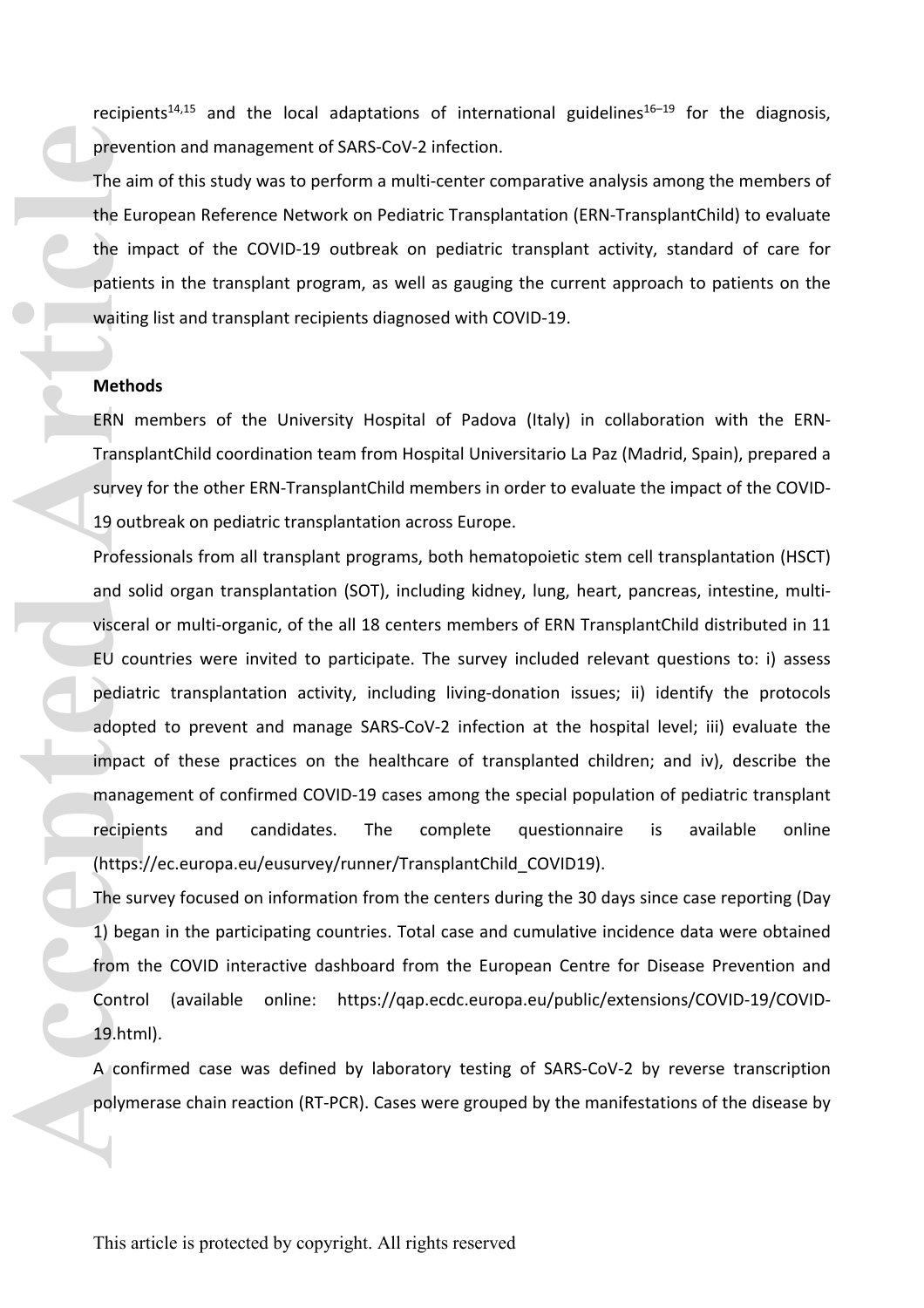their severity: mild disease (from asymptomatic to mild symptoms: fever, dry cough, tiredness, muscle aches or headache, sore throat or runny nose), and moderate/severe disease (pneumonia with dyspnea, respiratory frequency  $\geq 30$ /min, blood oxygen saturation (SpO2)  $\leq$ 93%, respiratory failure, septic shock, and/or multiple organ dysfunction).

The survey, published on the EU official web site, was accessible from April 8, 2020 until April 14, 2020 when all ERN-TransplantChild members completed the questionnaire. The survey results were summarized by a descriptive analysis using R statistical software, version 3.6.1 (R Foundation for Statistical Computing, Vienna, Austria).

#### **Results**

#### *COVID-19 situation in Europe and participants*

All the 18 ERN-TransplantChild centers from 11 countries (Spain, France, Germany, Italy, Lithuania, Netherlands, Poland, Portugal, Sweden, United Kingdom and Belgium) answered the survey. Five of 18 hospitals operate as freestanding pediatric hospitals, while thirteen are within general hospitals including pediatric and adult patients. A total of thirty professionals, representing forty pediatric transplant programs (Table 1), completed the questionnaire: twenty pediatricians in charge of SOT programs, five pediatricians in charge of HSCT programs and five pediatric surgeons. Figure 1A shows the distribution of cases by country in the EU. On April 14 in the EU the number of cases reported was 811,747, with 742,404 cases (91.4%) corresponding to the 11 countries of the centers that participated in the survey. All of them, had a cumulative incidence of cases per 100,000 inhabitants for a period of 30 days at the time of the survey (Figure 1B), with Italy starting the detection of cases on February 23, 2020, and all countries on March 14, 2020, when Lithuania began the D1 of reported cases. muscle<br>(pneur<br>93%, ri<br>The su<br>2020 v<br>were<br>Found:<br>Result<br>COVID<br>All the Linder<br>generalized at pediat<br>pediat<br>the EU<br>the 11<br>incider<br>(Figure March<br>Pediat<br>As continued in the Linder<br>March<br>Pediat<br>As continued in the Linder<br>As cont

#### *Pediatric transplant activity during the COVID-19 outbreak*

As concerns pediatric transplant activity, 10 out of 18 centers (55%) remained active during the month of March 2020, while seven limited their activity to urgent cases and one completely suspended pediatric transplant programs. Besides COVID-19 transmission issues, in 4/7 centers where only urgent transplants were performed, the limitation was also due to limited resources, especially to the lack of availability of ICU beds for transplant patients. Overall, 12 of 18 centers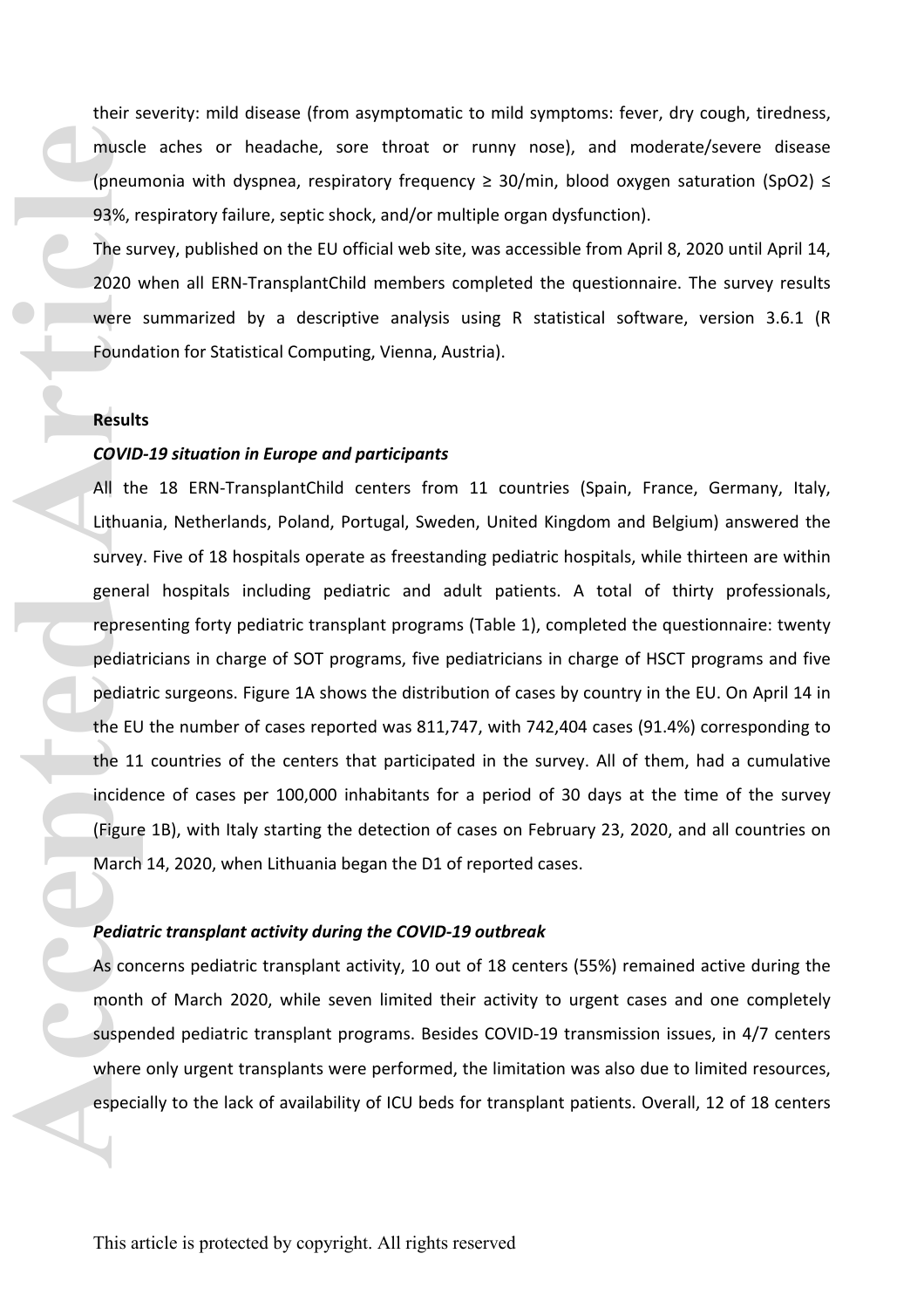(67%) experienced a reduction (from 25 to 75%) of their usual workload during the study period (Table 1). Only 3 programs (2 kidney and 1 liver) were not available to perform living donor transplantation; however, in the rest of the centers, the living donor was reserved for urgent cases. Cadaveric donors were available with specific local adaptations of the protocols for COVID-19 screening, although their accessibility was considerably reduced. In HSCT programs the problem was reflected in the unrelated donors from other countries, being influenced by quarantine mobility restrictions, since the limitations of the donor's displacement to the donation centers, to decreased shipping capacity.

Outpatient visits of pediatric transplanted patients were also affected by the COVID-19 outbreak in 17 out of 18 centers (96%). One center entirely suspended outpatient activity (Table 1), nine centers limited the visits to selected patients, and seven centers started or increased the use of telemedicine. In eight centers (44%) outpatient visits were performed only after a telephone pretriage excluding epidemiological (e.g., close contact with a known COVID-19 case) and clinical risk factors (e.g., ongoing fever or respiratory symptoms in the patient or in the caregiver) for SARS-CoV-2 infection. This telephone pre-triage was extended to hospital admissions in 15 centers (83%). A negative nasopharyngeal swab for SARS-CoV-2 was also required before planned hospitalizations or procedures in 10 centers (55%).

#### *Strategies to prevent and manage SARS-CoV-2 infection at the hospital level*

Only four out of 18 ERN-TransplantChild centers reported the availability of specific COVID-19 protocols for pediatric transplant patients in their countries at the time of the survey. Nevertheless, twelve out of 30 respondents belonging to seven centers had an adapted local protocol based on scientific society guidelines. In relation to the hospitalization decision of a COVID-19 patient, we asked about ward resources or critical care available to hospitalize pediatric transplant patients. Half of the respondents considered that clinically stable pediatric transplant patients could be admitted to a dedicated room in an isolated room (with or without negative pressure). Additionally, 91% respondents reported the capacity to admit critically ill SOT/HSCT pediatric patients with suspected or confirmed COVID-19 in a pediatric ICU. Hospital admission criteria for pediatric transplant patients with SARS-CoV-2 infection varied among respondents. Twelve of 18 centers decided to follow COVID-19 cases with mild symptoms at Table<br>transp<br>cases.<br>19 scr<br>proble<br>quarar<br>donati<br>in 17 c<br>center<br>tieleme<br>triage<br>factors<br>CoV-2<br>(83%).<br>hospit:<br>**Strate**<br>Only fielence<br>coV-2<br>(83%).<br>hospit:<br>**Strate**<br>Only fielence<br>protoc<br>Protoc<br>Protoc<br>Protoc<br>Protoc<br>Protoc<br>Protoc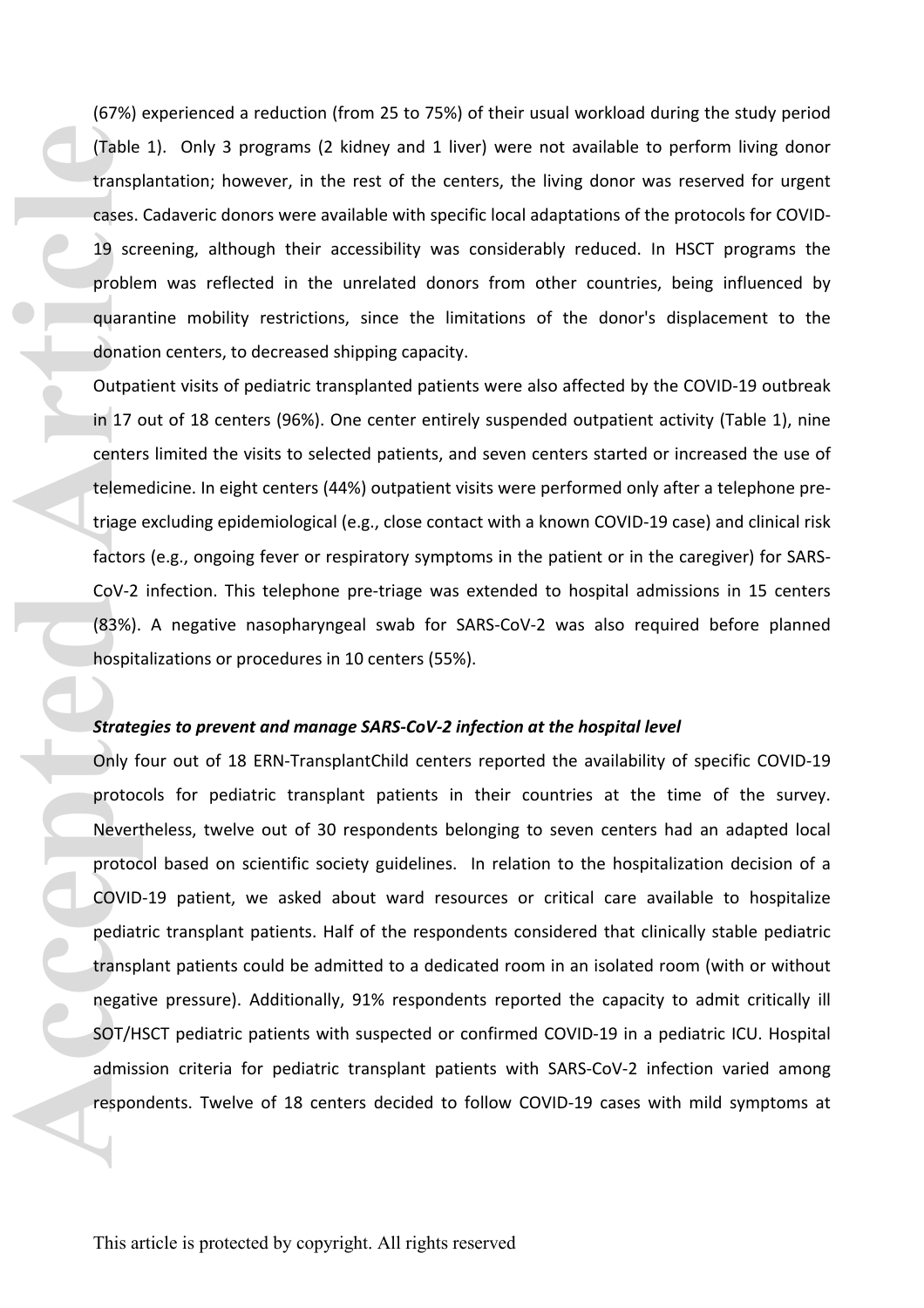home through telemedicine, and to hospitalize only suspected cases with moderate-severe symptoms; three centers admitted for observation suspected cases for COVID-19 confirmation to all pediatric patients, regardless of symptoms severity; the other three centers decided on a case-by-case basis, depending on the patient's symptoms and requirements, as well as the available hospital resources.

With respect to caregiver policy during hospital stays, 17/18 centers allowed only one caregiver per patient, equipped with protective personal equipment (i.e. surgical mask); Moreover, at least 4 centers considered nasopharyngeal swab testing for SARS-CoV-2 in the caregiver to support the decision of which caregiver will stay with the child during admission.

We ask about the material that professionals use during their daily activity in the hospital. For the healthcare of non-COVID patients-19, a total of 16 centers (88%) reported the use of a mask (14 centers surgical mask and 2 with FFP2 mask) and gloves. In relation to the surveillance of healthcare workers, only one center reported that all pediatric professionals at their center were periodically tested for SARS-CoV-2 infection independently of clinical symptoms and from the exposure to known COVID-19 cases. No active surveillance was reported by the remaining respondents in the other ERN-TransplantChild centers.

#### *COVID-19 cases among pediatric population, transplant candidates and recipients*

To determine whether participating centers had attended patients with COIVD-19, we initially asked for the number of pediatric patients who have been reported to the hospital. More than half of the participant ERN-TransplantChild centers (10/18) reported less than 10 COVID-19 had treated pediatric patients at the hospital level, six centers reported less than 30 cases, and only two centers reported more than 40 total cases in the pediatric population during the study period. Among affected children, the rate of ICU admission was less than 5% and no deaths were reported. **Accessible Lines Concerned Articles Concerned Articles Concerned Articles Concerned Articles Concerned Articles Concerned Articles Concerned Articles Concerned Articles Concerned Articles Concerned Articles Concerned Arti** 

From the cases followed up by the respondent centers, until April 14, 2020, a total of 14 COVID-19 confirmed cases were reported among pediatric transplant candidates (kidney=2, liver=2, HSCT=2) and recipients (kidney=2, liver=3, HSCT=3) by five ERN-TransplantChild centers (Figure 2). All the six children on the transplant waiting list and six out of 8 transplanted children experienced a mild disease, while two out of 8 pediatric transplant recipients (both HSCT)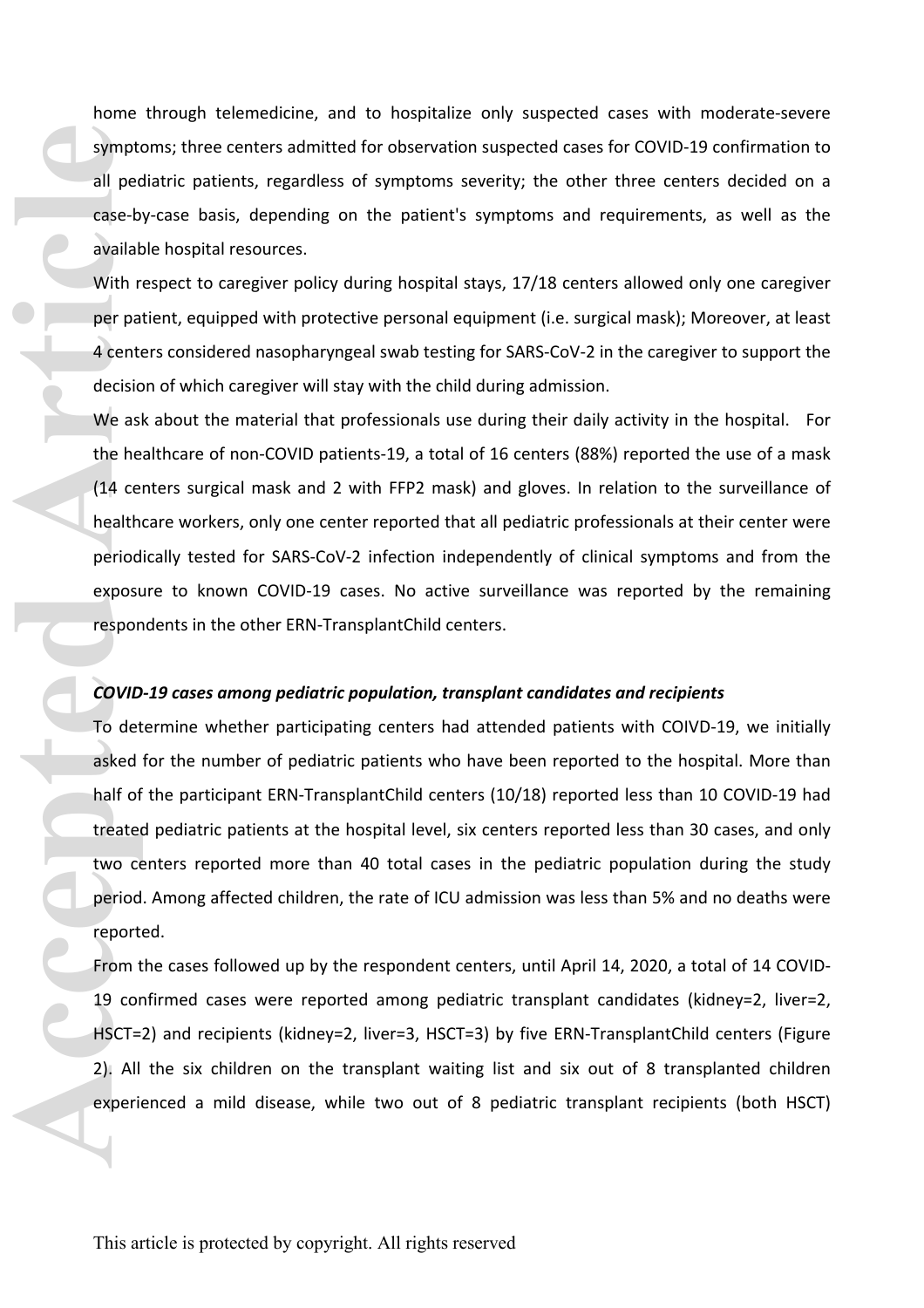presented a moderate/severe disease (Figure 1). Although these are still preliminary data, the treatment strategy varied among centers. Children with mild COVID-19 received supportive therapy for pediatric patients with COVID-19, without any modification of previous immunosuppressive treatment. The HSCT patients with moderate/severe COVID-19 were not on immunosuppressive treatment and received standard support treatment without complications. No patients required admission to the ICU and no deaths were reported.

# **Discussion**

This is the first study offering a European snapshot of the large variations in healthcare organizations, early practices, and perceptions of health care workers actively working in the field of pediatric SOT and HSCT during the COVID-19 pandemic. Pediatric transplantation (0-17 years old) is a highly complex procedure that requires the coordination of resources and specialized professionals<sup>20</sup>. Pediatric transplants represent approximately 10% of the total number of transplants performed worldwide<sup>21</sup>. The 18 ERN-TransplantChild members reported an activity of approximately 1900 pediatric transplants from 2017 to 2019, and of over 5900 outpatient visits in 2019; this number is considerable considering that the participating are national references centers, although at this moment it is not possible to determine the real impact on the health care of this group of patients. Also, it is possible that the reduction will be higher in those centers with programs where more cadaveric donors are performed, or in those centers where resources for living donor donation are compromised by the internal hospital adaptations during this period. As highlighted by the survey, pediatric transplantation activity as well as outpatient visits were substantially negatively affected by the COVID-19 pandemic across Europe. The fear of SARS-CoV-2 transmission risk, shortage of hospital bed capacity and staff, might be the main determinants of this reduction<sup>22,23</sup>. The long-term continuation of these limitations in healthcare resources may have severe consequences both for children on the transplant waiting list and for pediatric transplant recipients due to reduced access to close monitoring and diagnostic testing<sup>23</sup>. **Example 18 Internal Properties Article Concerns and Article Concerns and Article Concerns and Article Concerns and Article Concerns and Article Concerns and Article Concerns and Article Concerns and Article Concerns and A** 

Given the absence of guidelines regarding the management of pediatric transplant recipient and candidates during the COVID-19 pandemic, members of the ERN-TransplantChild network devised interdisciplinary strategies to optimize available resources at individual centers. In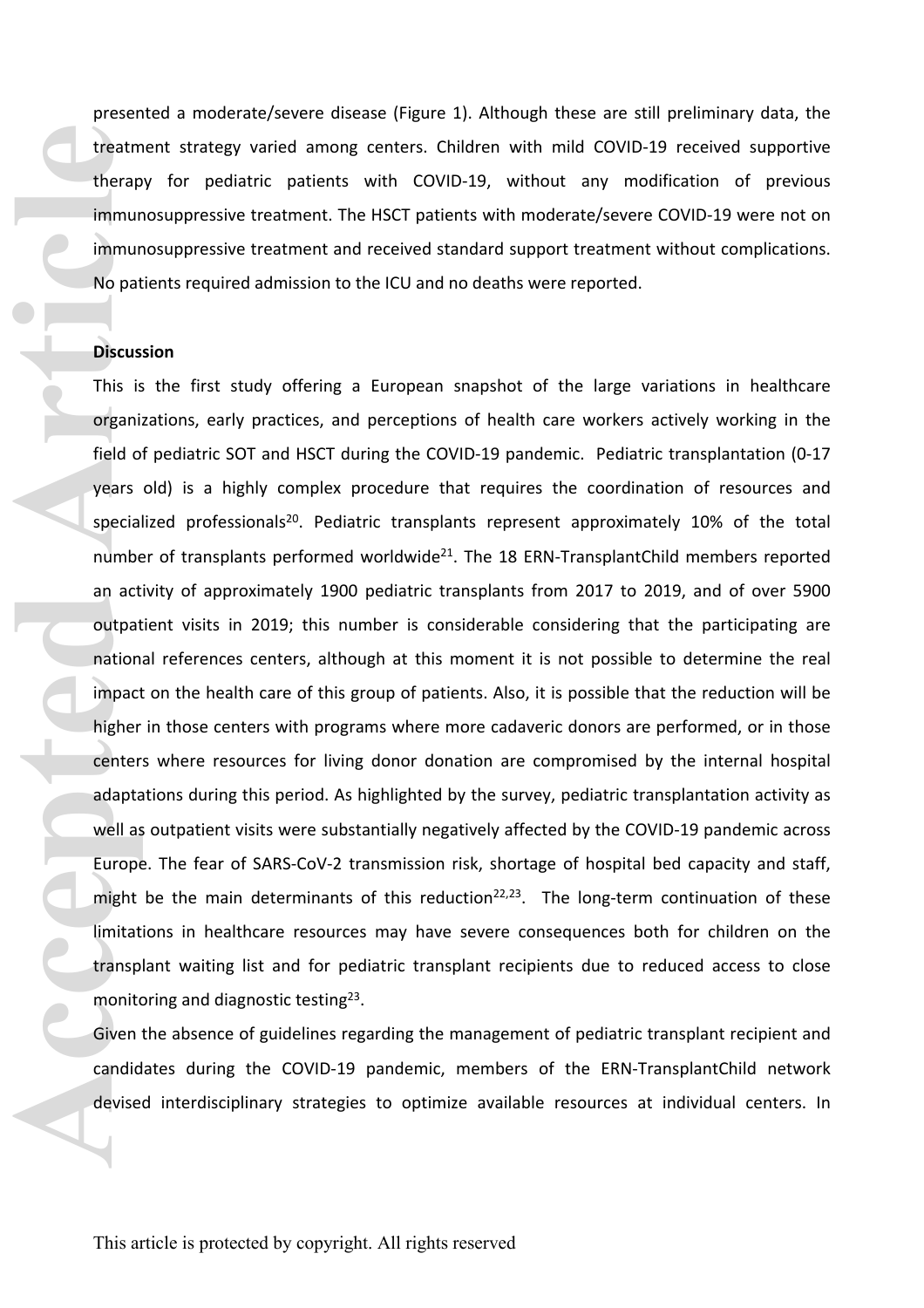almost half of pediatric transplant centers, a negative SARS-CoV-2 swab was also required as an additional admission criterion. Caregiver testing before admission was considered in some centers to allow them to decide who parent stay with the child, but in most cases, the caregiver's lack of symptoms was considered sufficient to contain the possible SARS-CoV-2 in-hospital spread. Moreover, even though the protection of healthcare workers is considered a priority, the test for SARS-CoV-2 infection was periodically performed in only one center, while no active surveillance was reported by the remaining respondents. Although professional screening was not common at this early stage of the pandemic, it will be important to be considered later phases, especially for those professionals who may have contact with higher risk patients with COVID-19, such as immunocompromised patients, to ensure that both healthcare personnel and patients are not put at risk.

A telephone pre-triage to exclude COVID-19 epidemiologic and clinical risk factors, could be a cost-effective strategy and was widely implemented before outpatient visits and hospital admissions. It is also important to highlight how, to overcome the issues related to lockdown, telemedicine technologies have been rapidly introduced to support some activities such as remote patient monitoring and management. This technology was already reported as a potentially valuable tool for the follow up of transplant patients, but experience is limited only to the outpatients setting<sup>24</sup>. Therefore, pediatric transplant centers need to be prepared for difficult and extraordinary situations, such as deciding which patients should be transplanted when resources are limited and the best care for those patients after transplant<sup>8</sup>. Indeed, each donorrecipient scenario may have different considerations in terms of resource limitations, potential benefits and risks $9,25,26$ . It is also important to define an appropriate pathway to avoid posttransplant infection<sup>27</sup>. In epidemic regions, transplant centers need to carefully balance the costs and benefits in performing a transplant during the COVID-19 pandemic. **Acception 1999**<br> **Accepted Article**<br> **Accepted Article**<br> **Accepted Article**<br> **Accepted Article**<br> **Accepted Article**<br> **Accepted Article**<br> **Accepted Article**<br> **Accepted Article**<br> **Accepted Article**<br> **Accepted Article**<br> **Acc** 

We also reported the occurrence and the outcome of SARS-CoV-2 infection in six children awaiting transplantation and eight pediatric transplant recipients. None of the candidates in the SOT waiting list, nor any of the SOT recipients presented a severe COVID-19 syndrome. The moderate-severe cases described were HSCT patients who were not being treated with immunosuppressive drugs but with probable impairment of their immune system either due to the transplant procedure itself or by the underlying disease<sup>28</sup>. Therefore, even if it seems that the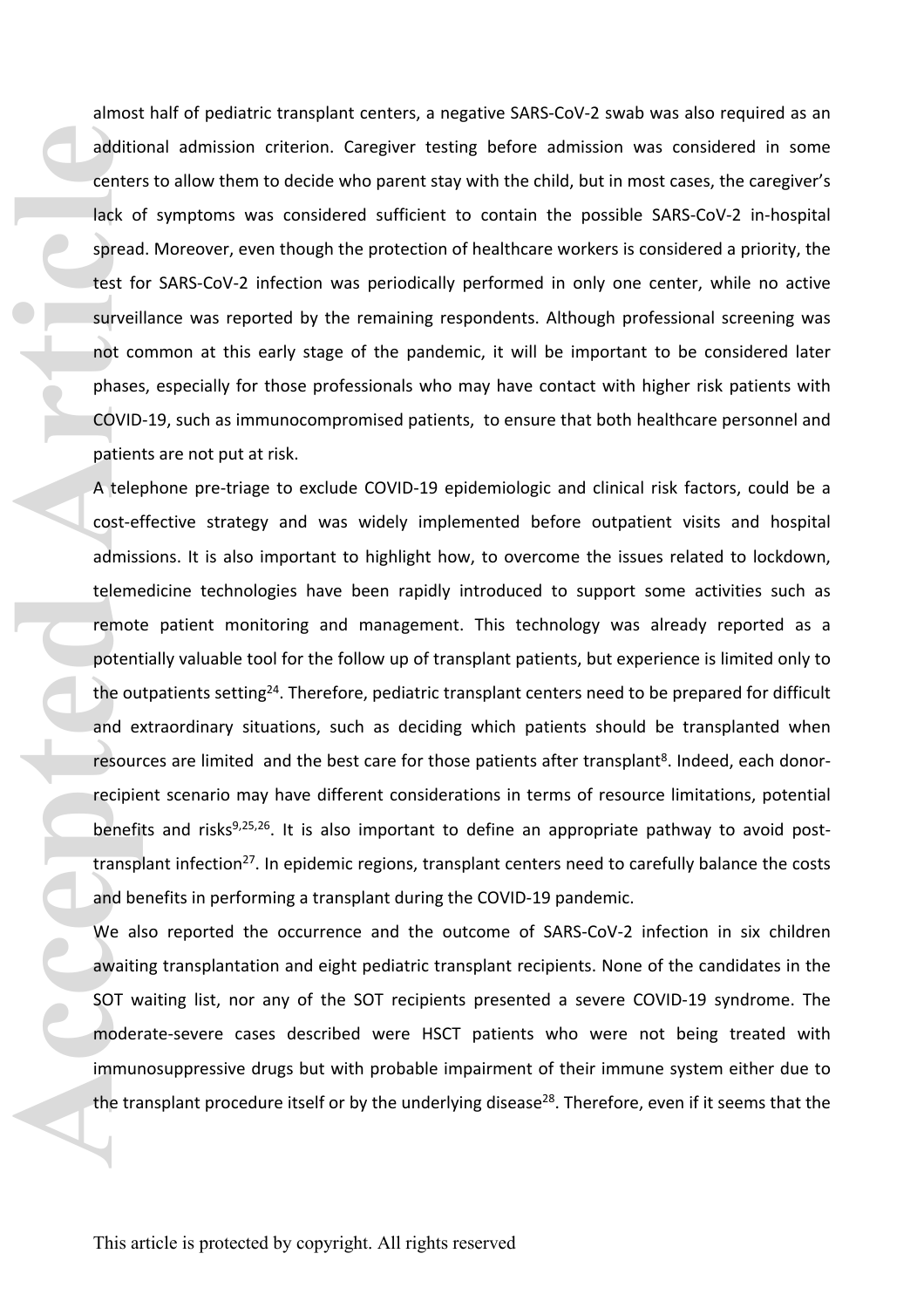immunosuppressive treatment in immunocompromised children may not increase the risk of severe COVID-19 disease<sup>29</sup>, at present it is not possible to determine whether the post-transplant status could modify the risk for COVID-19 due to the limited number of affected children, or not. Despite being the epicenter of the pandemic at the beginning, the Italian centers had not reported confirmed symptomatic cases at the time of the survey. Recently, NiCastro et. al informed about the adoption of protocols for the early detection of cases in the pediatric population attended in pediatric Hospital in Bergamo<sup>30</sup>. During this study, there were no admitted patients who tested positive for SARS-CoV-2 from the pediatric transplant unit. **Exactus**<br>
Despit<br> **Arthourism**<br> **Acception**<br> **Acception**<br> **Acception**<br> **Acception**<br> **Acception**<br> **Acception**<br> **COVID**<br> **EXACT Some Survey**<br> **And W**<br> **Additic**<br> **EXACT Some Survey<br>
and W<br>
and W<br>
and M<br>
and d<br>
<b>Arthourism**<br>

Although data are limited at the time of writing, published data is available in 2 pediatric transplant patients with COVID-19, a 13-year-old child with multiple comorbidities who acquired COVID-19 (mild presentation) five years post kidney transplant<sup>31</sup>, and 55-month-old girl with COVID-19 pneumonia (moderate presentation) after 5 months undergoing liver transplantation<sup>32</sup>. The treatment of these cases included immunosuppressors reduction, in addition to supportive measures; none of these cases required ICU, and the outcome was favorable, with no reported mortality.

Some limitations of the study methodology should be considered, including those inherent in a survey-based study. This survey reflects the practices adopted by professionals in each center, and while these are major national centers it does not necessarily reflect the situation at a national level. The availability of resources at each center also limits the ability to make universal recommendations in the care of pediatric transplant patients. Due to lack of experience in treating affected pediatric transplant patients, hospital admission criteria for suspected and confirmed COVID-19 cases varied between ERN-TransplantChild centers.

While the majority of centers considered admission of only moderate/severe COVID-19 cases and dealing with the milder ones through telephone calls or telemedicine, other centers preferred to admit all pediatric transplant patients regardless of symptoms. In contrast to adults, almost all ERN-TransplantChild centers had the capacity to admit critically ill pediatric transplant patients with suspected/confirmed COVID-19 into pediatric ICUs<sup>33</sup> as a low rate of severe COVID-19 was reported in children, however, this option may not be available at all centers that routinely perform pediatric transplantation.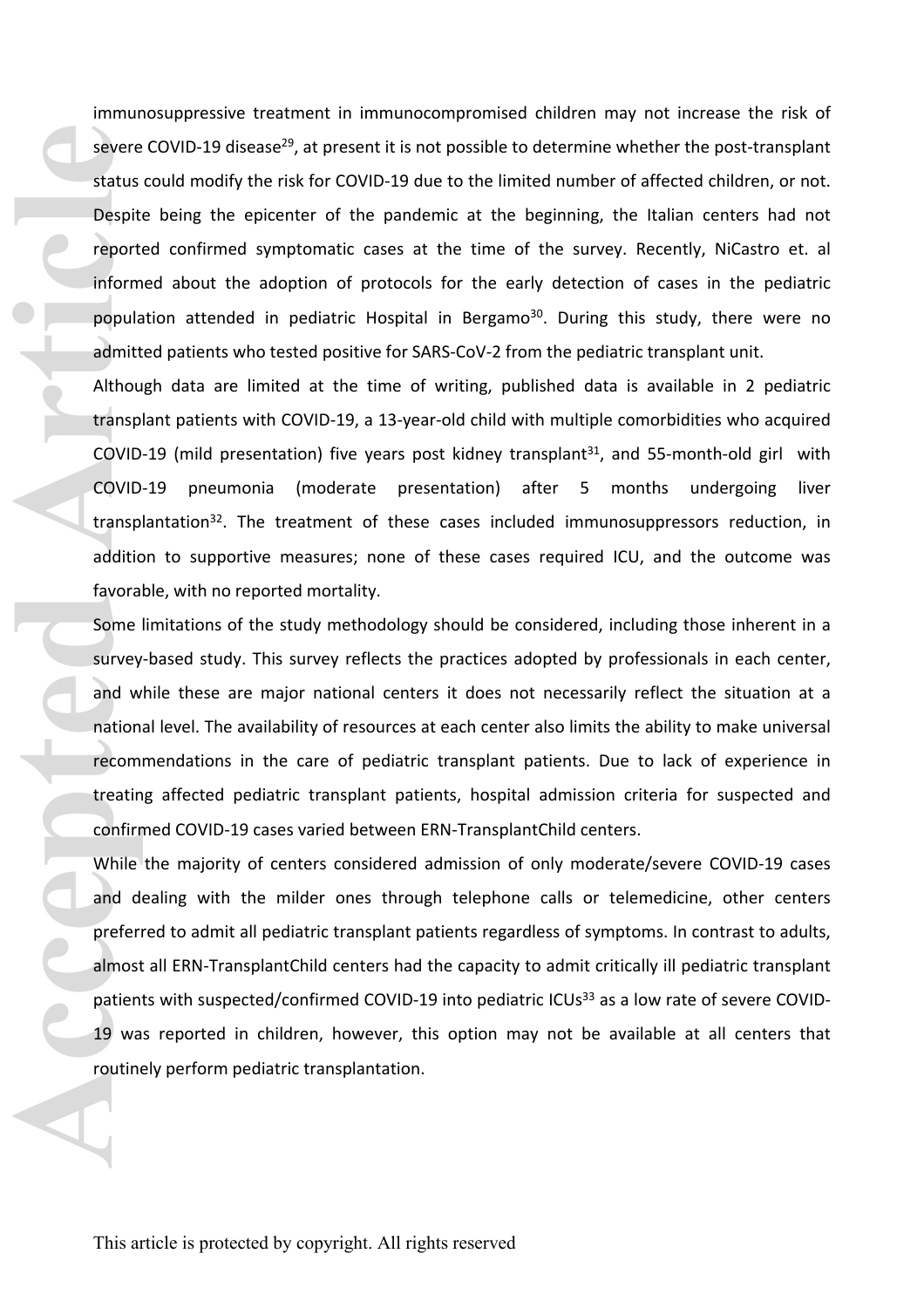In conclusion, the ongoing situation reflects the early impact of the COVID-19 spread, which seems to be a major worldwide challenge for the field of pediatric SOT and HSCT in the next future. The responses are diverse and dependent on local circumstances in the context of absence of prior knowledge. There is a need to expand collaborations and data collection efforts, encourage discussions among experts, clinical trials, and evidence-based practices leading to consensus in addressing the long-term consequences of COVID-19 in pediatric transplant recipients and their families. **Example 18**<br> **Accepted Article**<br> **Accepted Article**<br> **Accepted Article**<br> **Accepted Article**<br> **Accepted Article**<br> **Accepted Article**<br> **Accepted Article**<br> **Accepted Article**<br> **Availal**<br> **Availal**<br> **Availal**<br> **Availal**<br> **Ava** 

#### **Author's contributions**

DD, JTC, EB, MC, FDC, LH and PJ contributed to the conception and design the study. DD and JTC performed the data analysis and wrote the manuscript All authors contributed to manuscript revision, read and approved the submitted version.

# **Funding**

The authors would like to thanks to the European Commission and/or the Consumers, Health, Agriculture and Food Executive Agency (CHAFEA). This work was supported by The European Commission and/or the Consumers, Health, Agriculture and Food Executive Agency (CHAFEA) (SGA 847103)

**Availability of data and materials** Not applicable

**Ethics approval and consent to participate** Not applicable

**Conflict of interest** None reported by all authors.

**Disclaimer**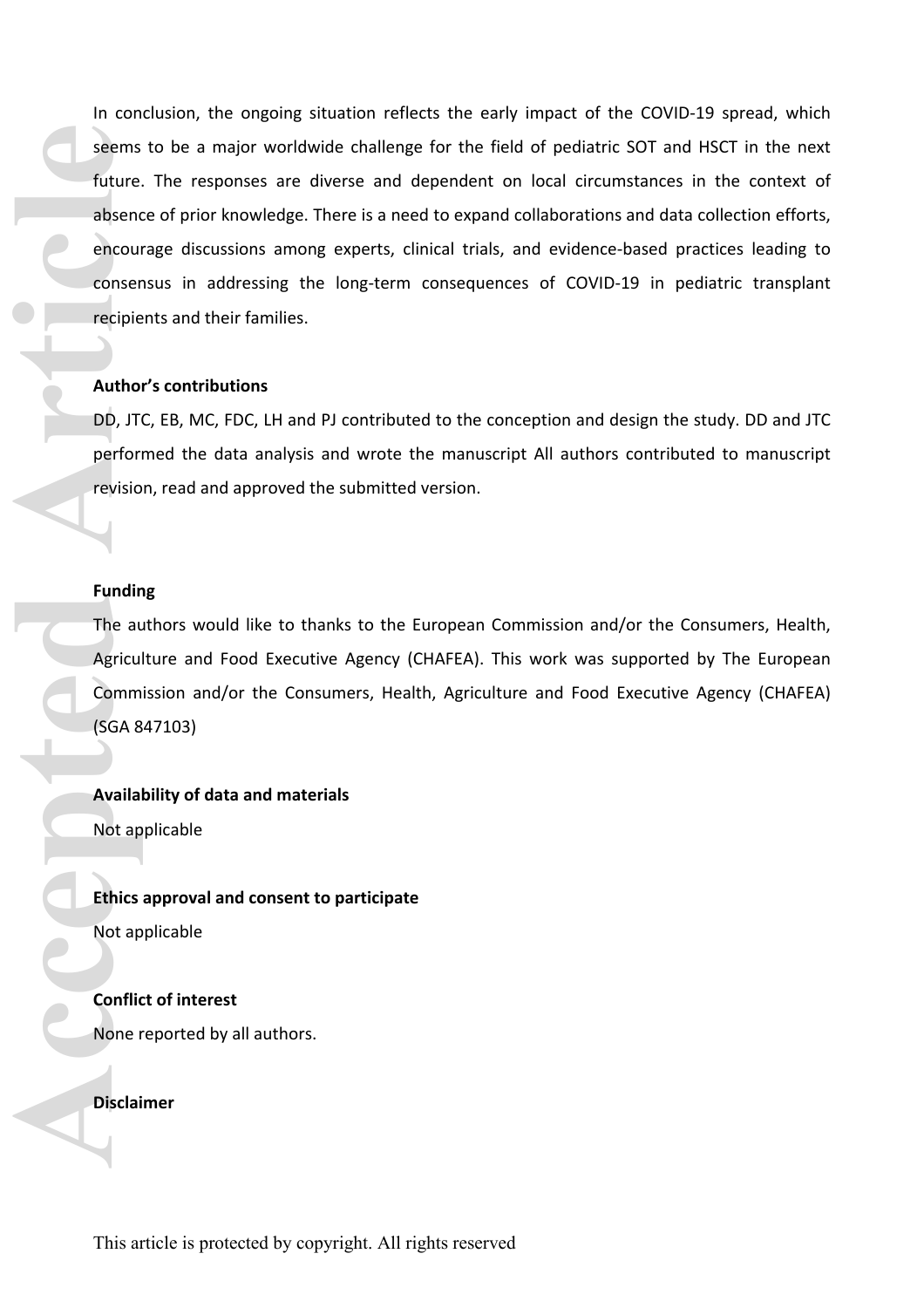The content of this manuscript, represents the views of the authors only and it is his/her sole responsibility; it cannot be considered to reflect the views of the European Commission and/or the Consumers, Health, Agriculture and Food Executive Agency (CHAFEA) or any other body of the European Union. The European Commission and the Agency do not accept any responsibility for use that may be made of the information it contains. **Contract Article** Contract The Contract Tespon<br>
The Contract Tespon<br>
The Contract Tespon<br>
The Contract Tespon<br>
The Contract Tespon<br>
The Contract Tespon<br>
The Contract Tespon<br>
The Contract Tespon<br>
The Contract Tespon<br>
The C

#### **References**

- 1. Wang C, Horby PW, Hayden FG, Gao GF. A novel coronavirus outbreak of global health concern. *Lancet*. 2020;395(10223):470-473. doi:10.1016/S0140-6736(20)30185-9
- 2. World Health Organization. Coronavirus disease (COVID-19) outbreak. Latest updates.
- 3. European Centre for Disease Prevention and Control. Latest outputs on COVID-19.
- 4. Kelvin AA, Halperin S. COVID-19 in children: the link in the transmission chain. *Lancet Infect Dis*. 2020;2(20):2019-2020. doi:10.1016/s1473-3099(20)30236-x
- 5. Centers of Disease Control and Prevention. Coronavirus Disease 2019 in Children. https://www.cdc.gov/mmwr/volumes/69/wr/mm6914e4.htm. Published 2020. Accessed April 14, 2020.
- 6. Cai J, Xu J, Lin D, et al. A Case Series of children with 2019 novel coronavirus infection: clinical and epidemiological features. *Clin Infect Dis*. 2020;145(6). doi:10.1093/cid/ciaa198 7. Dong Y, Mo X, Hu Y, et al. Epidemiology of COVID-19 Among Children in China. *Pediatrics*. March 2020:e20200702. doi:10.1542/peds.2020-0702
- 8. Aslam S, Mehra MR. COVID-19: Yet another coronavirus challenge in transplantation. *J Hear Lung Transplant*. 2020. doi:10.1016/j.healun.2020.03.007
- 9. Angelico R, Trapani S, Manzia T, Lombardini L, Tisone G, Cardillo M. The COVID-19 outbreak in Italy: initial implications for organ transplantation programs. *Am J Transplant*. 2020:0-2. doi:10.1111/ajt.15904
- 10. Zhong Z, Zhang Q, Xia H, et al. Clinical characteristics and immunosuppressants management of coronavirus disease 2019 in solid organ transplant recipients. *Am J Transplant*. 2020. doi:10.1111/ajt.15928
- 11. Centers for Disease Control and Prevention. Centers for Disease Control and Prevention (CDC). Interim Guidance for Healthcare Facilities: Preparing for Community Transmission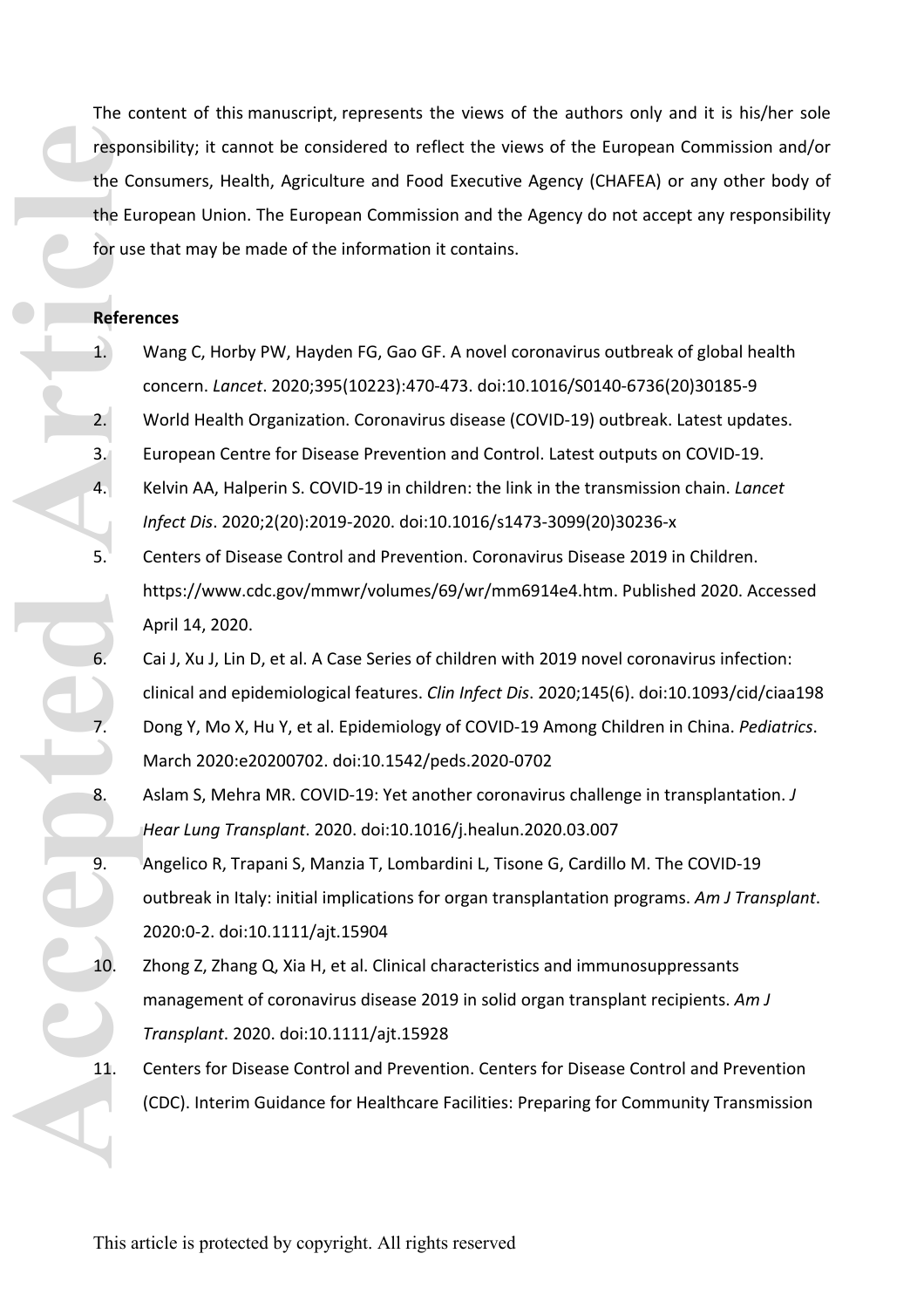of COVID-19 in the United States 2020.

- 12. World Health Organization. Strengthening the health system response to COVID-19 Recommendations for the WHO European Region: policy brief (1 April 2020).
- 13. European Centre for Disease Prevention and Control. Guidance for health system contingency planning during widespread transmission of SARS-CoV-2 with high impact on healthcare services.
- 14. Transplantation Society. Guidance on Coronavirus Disease 2019 (COVID-19) for Transplant Clinicians. https://tts.org/tid-about/tid-presidents-message/23-tid/tid-news/657-tidupdate-and-guidance-on-2019-novel-coronavirus-2019-ncov-for-transplant-id-clinicians. Published 2020. Accessed April 14, 2020.
- 15. European Society for Blood and Marrow Transplantation. CORONAVIRUS DISEASE COVID-19: EBMT RECOMMENDATIONS. https://www.ebmt.org/ebmt/news/coronavirus-diseasecovid-19-ebmt-recommendations-update-march-23-2020. Published 2020. Accessed April 14, 2020.
- 16. Eurotransplant. COVID-19 and organ donation. https://www.eurotransplant.org/2020/04/07/covid-19-and-organ-donation/. Published 2020. Accessed April 24, 2020.
- 17. Balduzzi A, Brivio E, Rovelli A, et al. Lessons after the early management of the COVID-19 outbreak in a pediatric transplant and hemato-oncology center embedded within a COVID-19 dedicated hospital in Lombardia, Italy. Estote parati. *Bone Marrow Transplant*. April 2020. doi:10.1038/s41409-020-0895-4 **Accepted Article**
	- 18. Boettler T, Newsome PN, Mondelli MU, et al. Care of patients with liver disease during the COVID-19 pandemic: EASL-ESCMID position paper. *JHEP Reports*. 2020:100113. doi:10.1016/j.jhepr.2020.100113
	- 19. López V, Vázquez T, Alonso-Titos J, et al. Recommendations on management of the SARS-CoV-2 coronavirus pandemic (Covid-19) in kidney transplant patients. *Nefrol (English Ed*. April 2020. doi:10.1016/j.nefroe.2020.03.017
	- 20. Jara P, Baker A, Baumann U, et al. Cross-cutting view of current challenges in paediatric solid organ and haematopoietic stem cell transplantation in Europe: the European Reference Network TransplantChild. *Orphanet J Rare Dis*. 2020;15(1):16.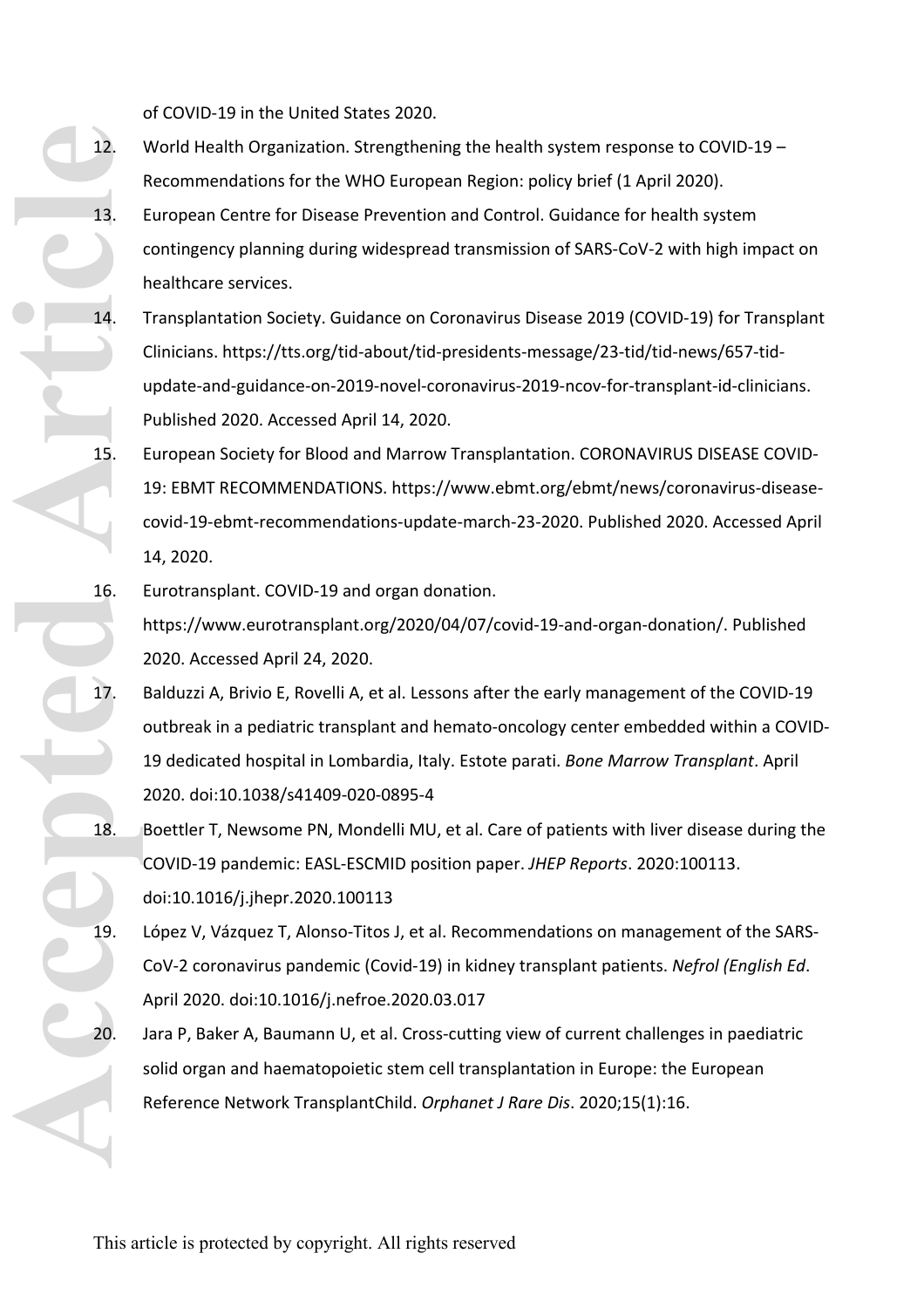doi:10.1186/s13023-020-1293-0

- 21. Global observatory on donation and transplantation. International Figures on donation and transplantation. http://www.transplant-observatory.org/. Published 2019. Accessed April 10, 2020.
- 22. Boyarsky BJ, Chiang TP-Y, Werbel WA, et al. Early Impact of COVID-19 on Transplant Center Practices and Policies in the United States. *Am J Transplant*. 2020:0-3. doi:10.1111/ajt.15915
- 23. Gagliano A, Villani PG, Cò FM, et al. 2019-ncov's epidemic in middle province of northern Italy: Impact, logistic & strategy in the first line hospital. *Disaster Med Public Health Prep*. 2020:1-5. doi:10.1017/dmp.2020.51
- 24. Pape L, de Zwaan M, Tegtbur U, et al. The KTx360°-study: a multicenter, multisectoral, multimodal, telemedicine-based follow-up care model to improve care and reduce healthcare costs after kidney transplantation in children and adults. *BMC Health Serv Res*. 2017;17(1):587. doi:10.1186/s12913-017-2545-0
- 25. Kotton CN, Huprikar S, Kumar D. Transplant Infectious Diseases: A Review of the Scientific Registry of Transplant Recipients Published Data. *Am J Transplant*. 2017;17(6):1439-1446. doi:10.1111/ajt.14195
- 26. Wall AE, Pruett T, Stock P, Testa G. Coronavirus disease 2019: Utilizing an ethical framework for rationing absolutely scarce healthcare resources in transplant allocation decisions. *Am J Transplant*. 2020;2(1):27-36. doi:10.1111/ajt.15914
- 27. Andrea G, Daniele D, Barbara A, et al. Coronavirus Disease 2019 and Transplantation: a view from the inside. *Am J Transplant*. March 2020:ajt.15853. doi:10.1111/ajt.15853
- 28. Monti S, Balduzzi S, Delvino P, Bellis E, Quadrelli VS, Montecucco C. Clinical course of COVID-19 in a series of patients with chronic arthritis treated with immunosuppressive targeted therapies. *Ann Rheum Dis*. 2020;79(5):667-668. doi:10.1136/annrheumdis-2020- 217424 **Control Control Control Control Control Control Control Control Control Control Control Control Control Control Control Control Control Control Control Control Control Control Control Control Control Control Control Contr** 
	- 29. D'Antiga L. Coronaviruses and immunosuppressed patients. The facts during the third epidemic. *Liver Transplant*. 2020:0-1. doi:10.1002/lt.25756
	- 30. Nicastro E, Mazza A, Gervasoni A, Di Giorgio A, D'Antiga L. A Pediatric Emergency Department Protocol to Avoid Intra-Hospital Dispersal of SARS-CoV-2 during the Outbreak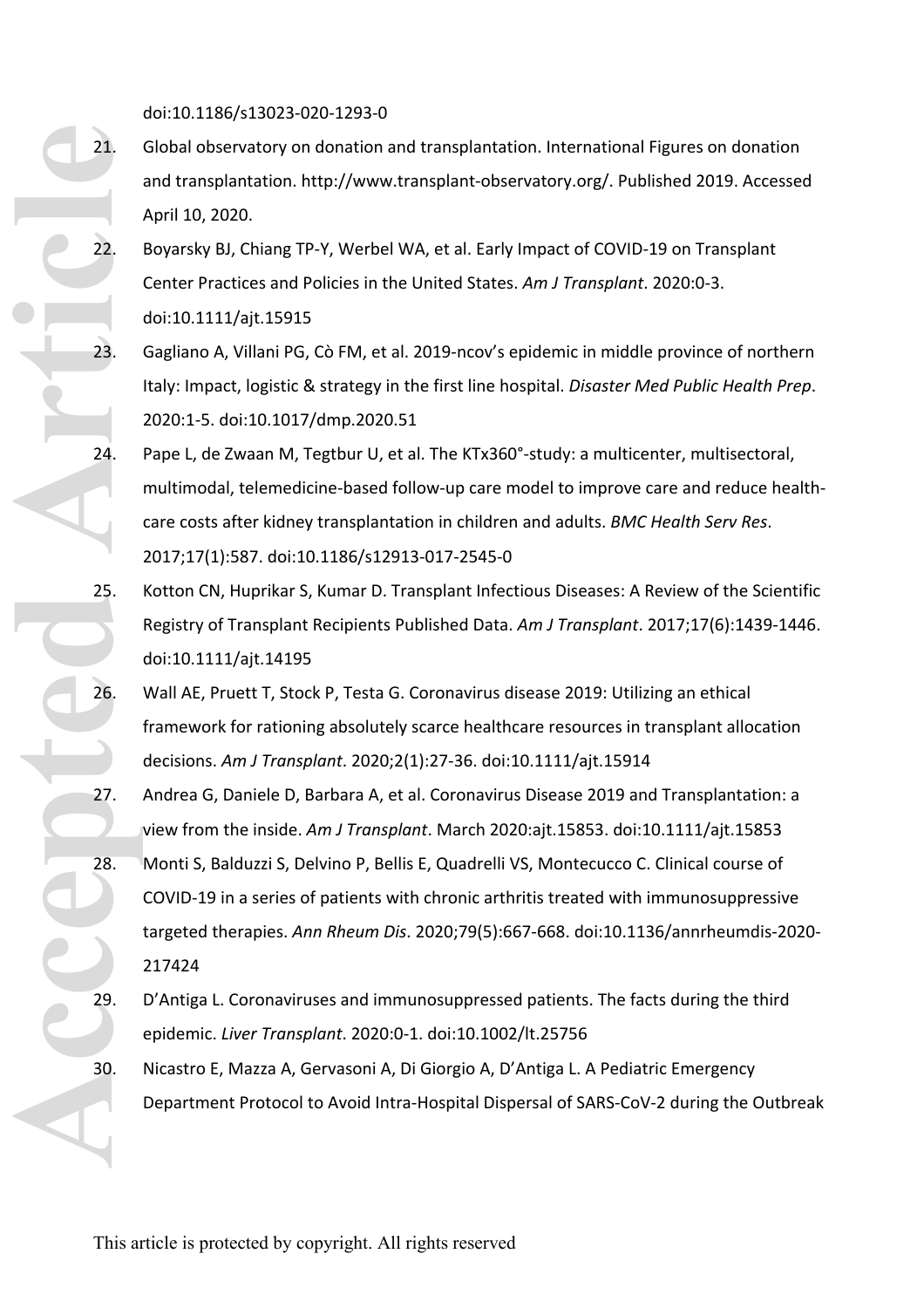in Bergamo, Italy. *J Pediatr*. 2020. doi:10.1016/j.jpeds.2020.04.026

- 31. Bush R, Johns F, Acharya R, Upadhyay K. Mild COVID-19 in a pediatric renal transplant recipient. *Am J Transplant*. May 2020:ajt.16003. doi:10.1111/ajt.16003
- 32. Morand A, Roquelaure B, Colson P, et al. Child with liver transplant recovers from COVID-19 infection. A case report. *Arch Pediatr*. 2020;(January). doi:10.1016/j.arcped.2020.05.004
- 33. Mirco Nacoti, MD, Andrea Ciocca, MEng, Angelo Giupponi, MD, Pietro Brambillasca M, Federico Lussana, MD, Michele Pisano, MD, Giuseppe Goisis, PhD, Daniele Bonacina M, Francesco Fazzi, MD, Richard Naspro, MD, Luca Longhi, MD, Maurizio Cereda, MD C, Montaguti M. At the Epicenter of the Covid-19 Pandemic and Humanitarian Crises in Italy: Changing Perspectives on Preparation and Mitigation. *NEJM Catal*. 2020;March 21:1-5. doi:10.1056/CAT.20.0080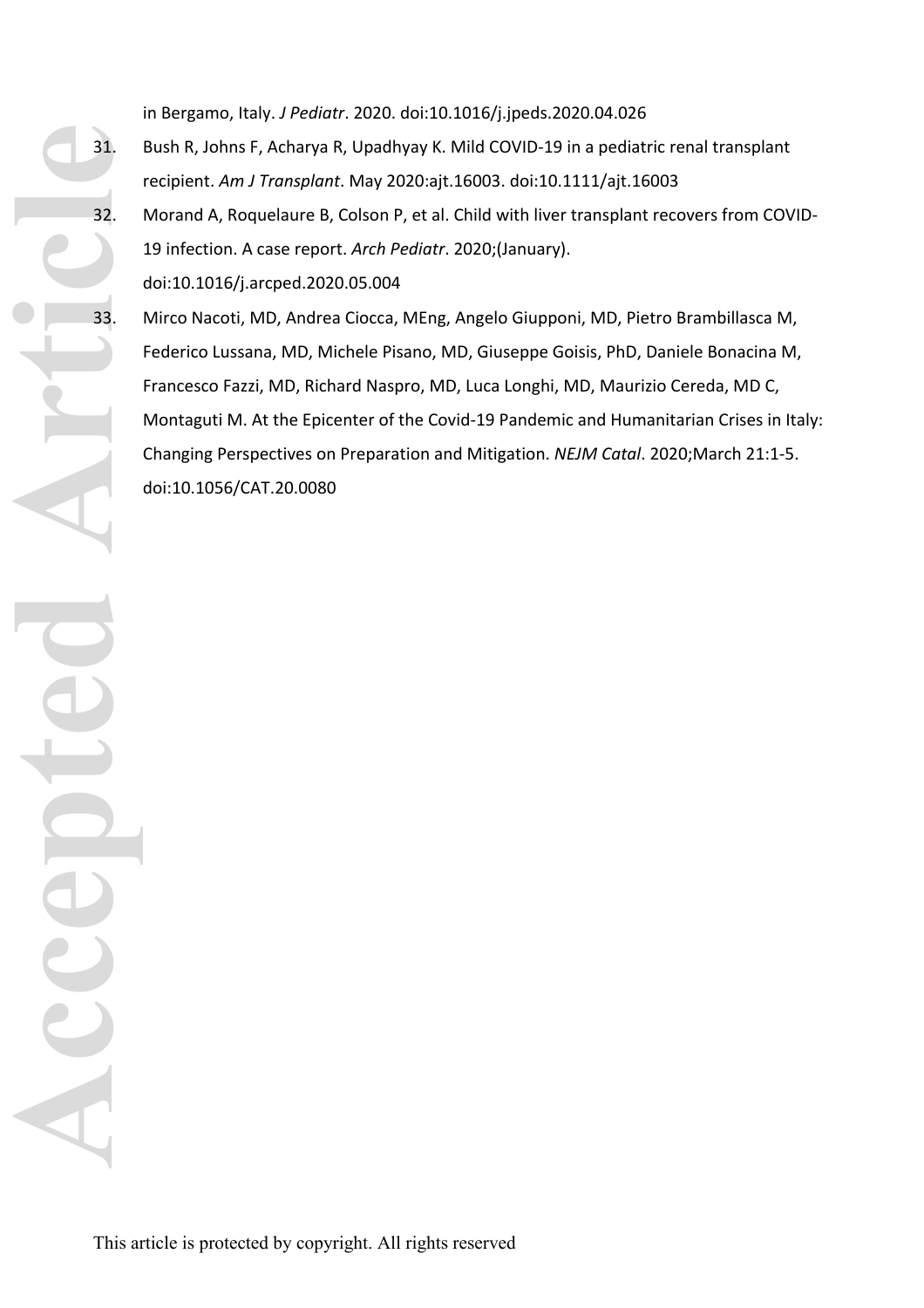|                                                      | n (%)    |
|------------------------------------------------------|----------|
| Participant centers                                  | 18       |
| Pediatric transplant programs                        | 40       |
| Kidney                                               | 11 (28%) |
| Liver                                                | 13 (32%) |
| <b>HSCT</b>                                          | 6(16%)   |
| Intestinal/MV                                        | 4(10%)   |
| Lung                                                 | 3(7%)    |
| Heart                                                | 3(7%)    |
| Current status:                                      |          |
| Active                                               | 10 (56%) |
| Only urgent cases                                    | 7(38%)   |
| Stopped                                              | 1(6%)    |
| Pediatric transplant activity in the last month:     |          |
| Decrease of 25%                                      | 2(11%)   |
| Decrease of 50%                                      | 4(22%)   |
| Decrease of 75% or more                              | 6(33%)   |
| No reduction                                         | 6(33%)   |
| Outpatient visits for pediatric transplant patients: |          |
| Only selected outpatient visits                      | 9(52%)   |
| Outpatient visits by telemedicine tools              | 7(40%)   |
| All visits are cancelled                             | 1(4%)    |
| No modifications                                     | 1(4%)    |
| COVID-19 cases in pediatric population per center:   |          |
| $0 - 10$                                             | 10(56%)  |
| 11-20                                                | 3(17%)   |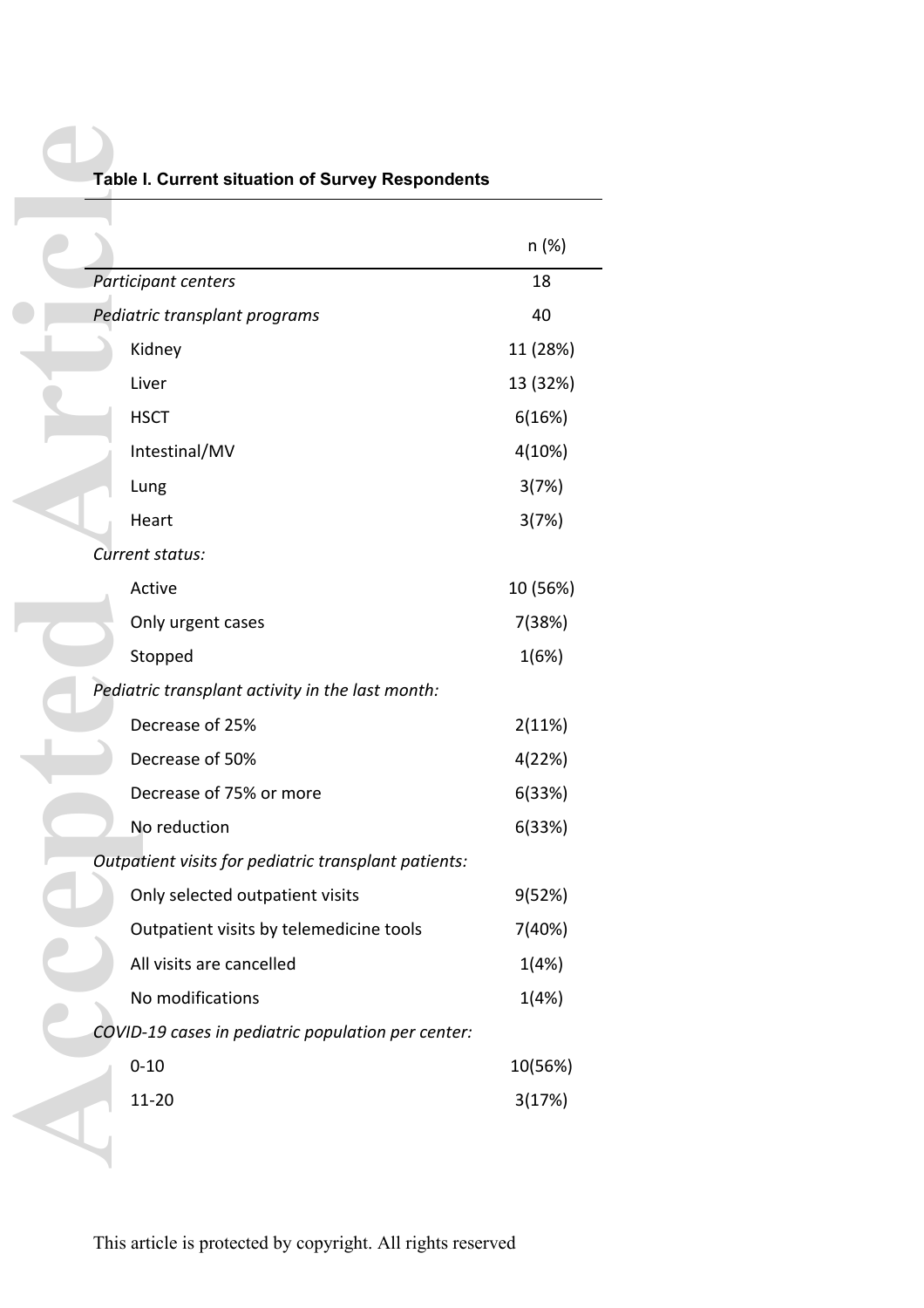|                                                              |  | $21 - 30$                                                        | 3(17%)  |
|--------------------------------------------------------------|--|------------------------------------------------------------------|---------|
|                                                              |  | More than 40                                                     | 2(11%)  |
|                                                              |  | Rate of COVID-19 pediatric patients requiring ICU per center:    |         |
|                                                              |  | Below 5%                                                         | 16(89%) |
|                                                              |  | 5-10%                                                            | 2(11%)  |
|                                                              |  | Centers reporting COVID-19 cases in pediatric                    |         |
|                                                              |  | transplant programs:                                             | 5(27%)  |
|                                                              |  |                                                                  |         |
|                                                              |  | HSCT: Hematopoietic stem cell transplantation, MV: Multiviscera  |         |
|                                                              |  |                                                                  |         |
|                                                              |  | <b>Figures legends:</b>                                          |         |
|                                                              |  |                                                                  |         |
| Figure 1. A) Distribution of cumulative confirmed COVID-19 o |  |                                                                  |         |
|                                                              |  | Cumulative incidence of reported cases (logarithmic scale) fro   |         |
|                                                              |  | of the ERN TransplantChild. Source: European Centre for Disea    |         |
|                                                              |  |                                                                  |         |
|                                                              |  | Figure 2. Representation of COVID-19 cases in transplants pro    |         |
|                                                              |  | centers. Blue dots represent the 18 participants centers from    |         |
|                                                              |  | reporting confirmed COVID-19 cases (5 centers= Hôpital Necke     |         |
|                                                              |  | La Paz University Hospital - Madrid, Spain; Cliniques Universita |         |
|                                                              |  | Prinsesmaxima centrum - Utrecht, Netherlands; Karolinska         |         |
|                                                              |  | Sweden).                                                         |         |
|                                                              |  | * Moderate-severe COVID-19 cases. ** Two of 3 cases were mc      |         |
|                                                              |  |                                                                  |         |
|                                                              |  |                                                                  |         |
|                                                              |  |                                                                  |         |
|                                                              |  |                                                                  |         |
|                                                              |  |                                                                  |         |
|                                                              |  |                                                                  |         |
|                                                              |  |                                                                  |         |
|                                                              |  |                                                                  |         |
|                                                              |  |                                                                  |         |

*HSCT: Hematopoietic stem cell transplantation, MV: Multivisceral transplant*

**Figure 1. A) Distribution of cumulative confirmed COVID-19 cases across European Union. B) Cumulative incidence of reported cases (logarithmic scale) from the 11 countries of members of the ERN TransplantChild.** Source: European Centre for Disease Prevention and Control.

**Figure 2. Representation of COVID-19 cases in transplants programs of 18 ERN-TransplantChild centers.** Blue dots represent the 18 participants centers from 11 countries. In red the 5 centers reporting confirmed COVID-19 cases (5 centers= Hôpital Necker-Enfants Malades - Paris, France; La Paz University Hospital - Madrid, Spain; Cliniques Universitaires Saint-Luc - Brussels, Belgium; Prinsesmaxima centrum - Utrecht, Netherlands; Karolinska University Hospital Stockholm, Sweden).

\* Moderate-severe COVID-19 cases. \*\* Two of 3 cases were moderate-severe COVID-19 cases.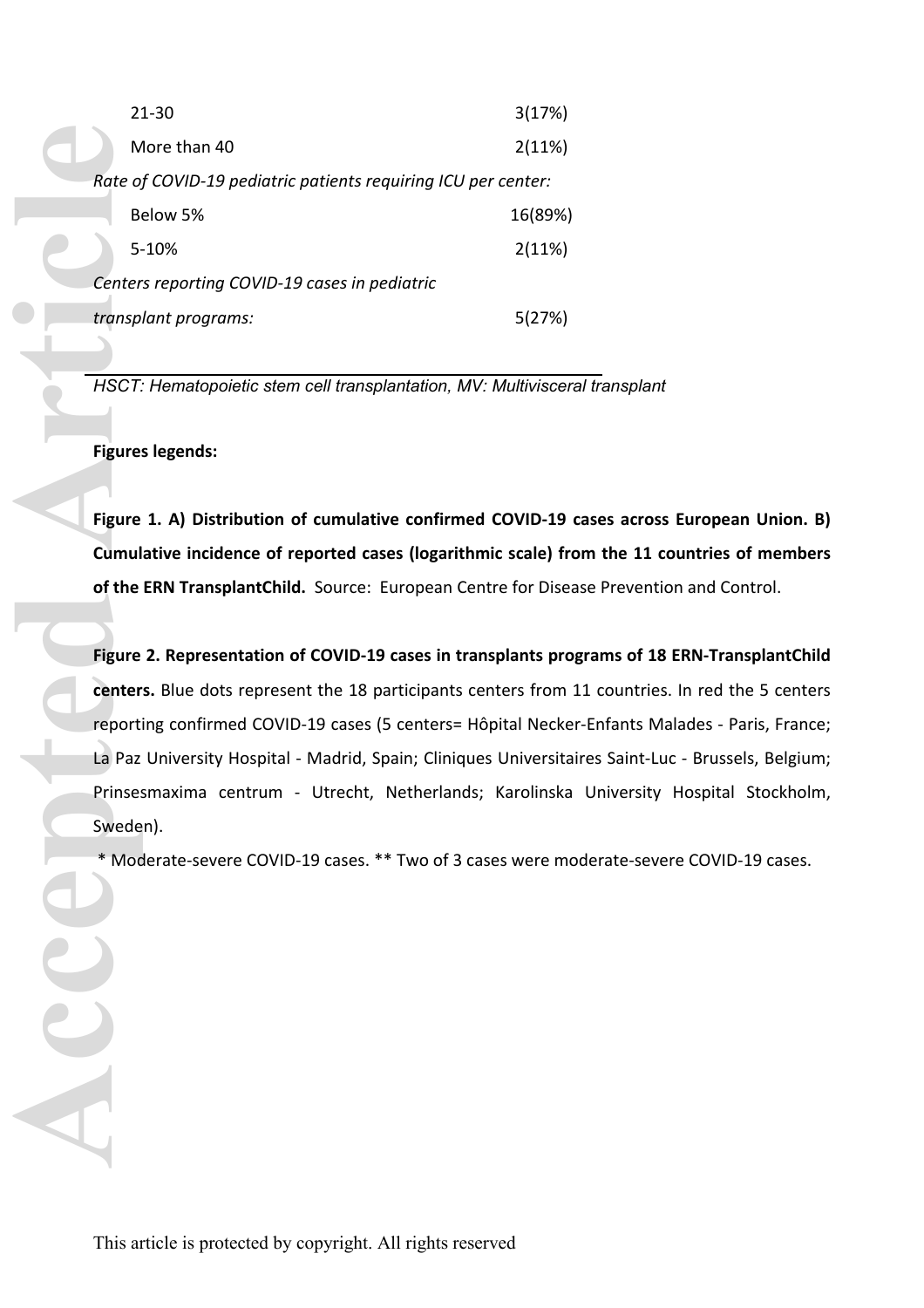



ctr\_14063\_f1.tif